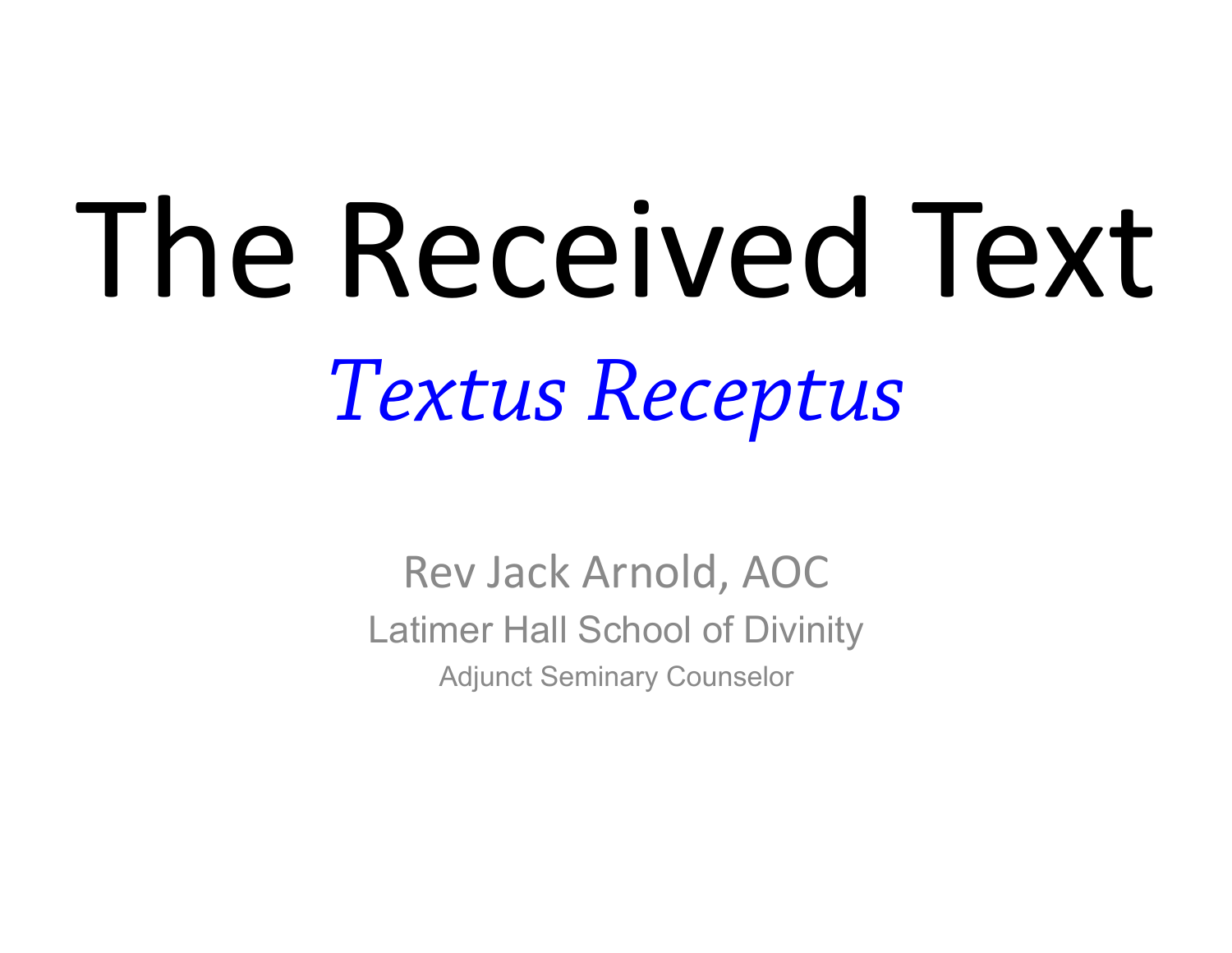#### Why are we talking about this today?

- We all need to be on the same page.
- What is the Received Text?
- How do other texts differ?
- Which translations use the Received Text?
- Why does the AOC use ONLY the King James or Authorized Version in its work?
- Why should you stick to the KJV
- What about those words?
- Summary
- Questions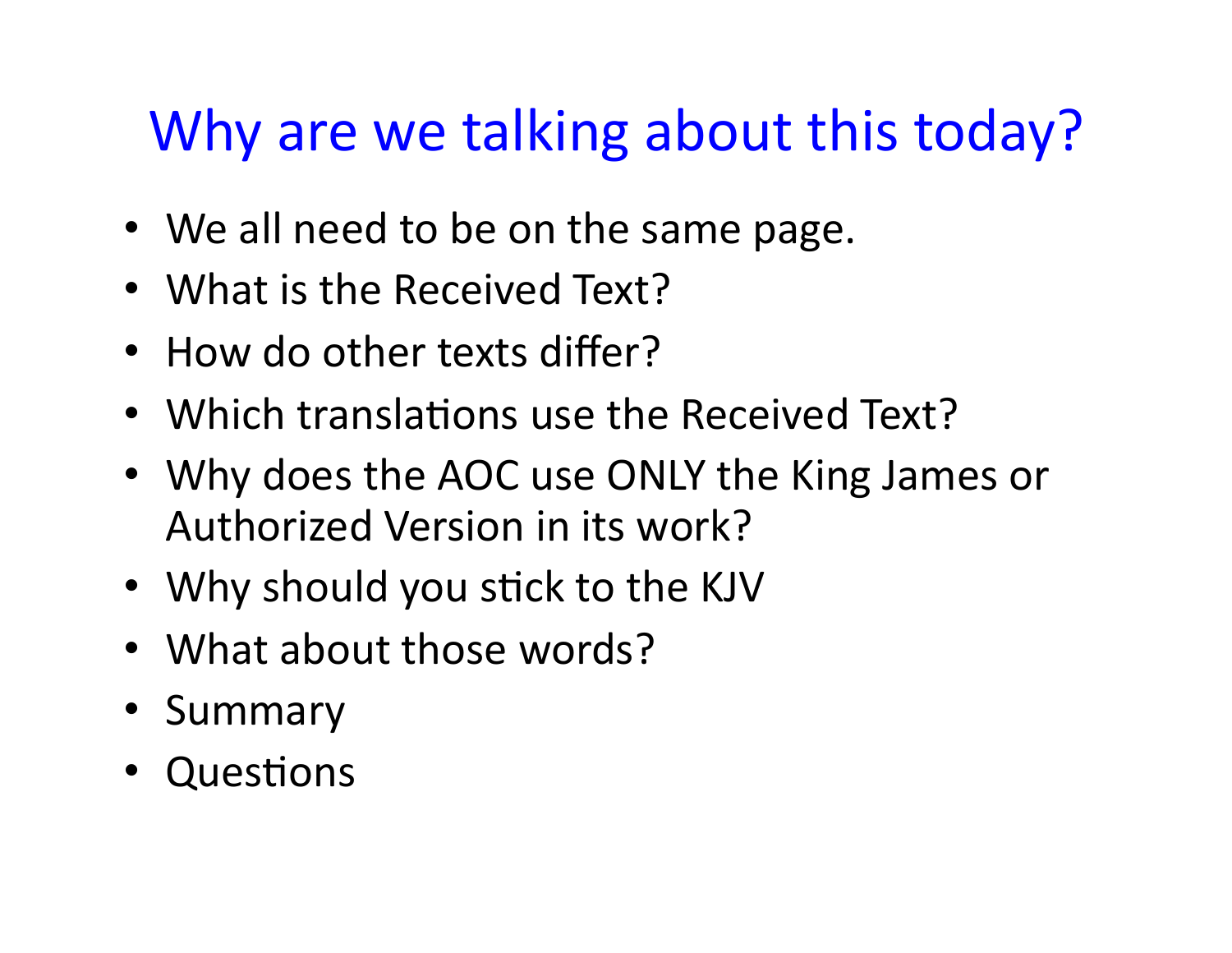# The Same Page

- On of the characteristics of the Anglican Orthodox Church is that we maintain uniformity throughout the world with regard to theology.
- You need not worry about going into one of our parishes anywhere and finding heresy.
- We are not Calvinists or Lutherans or even Cranmerians.
- We are Christians and Scripture is our guide.
- Thus it is critical the Scripture is the Right Stuff!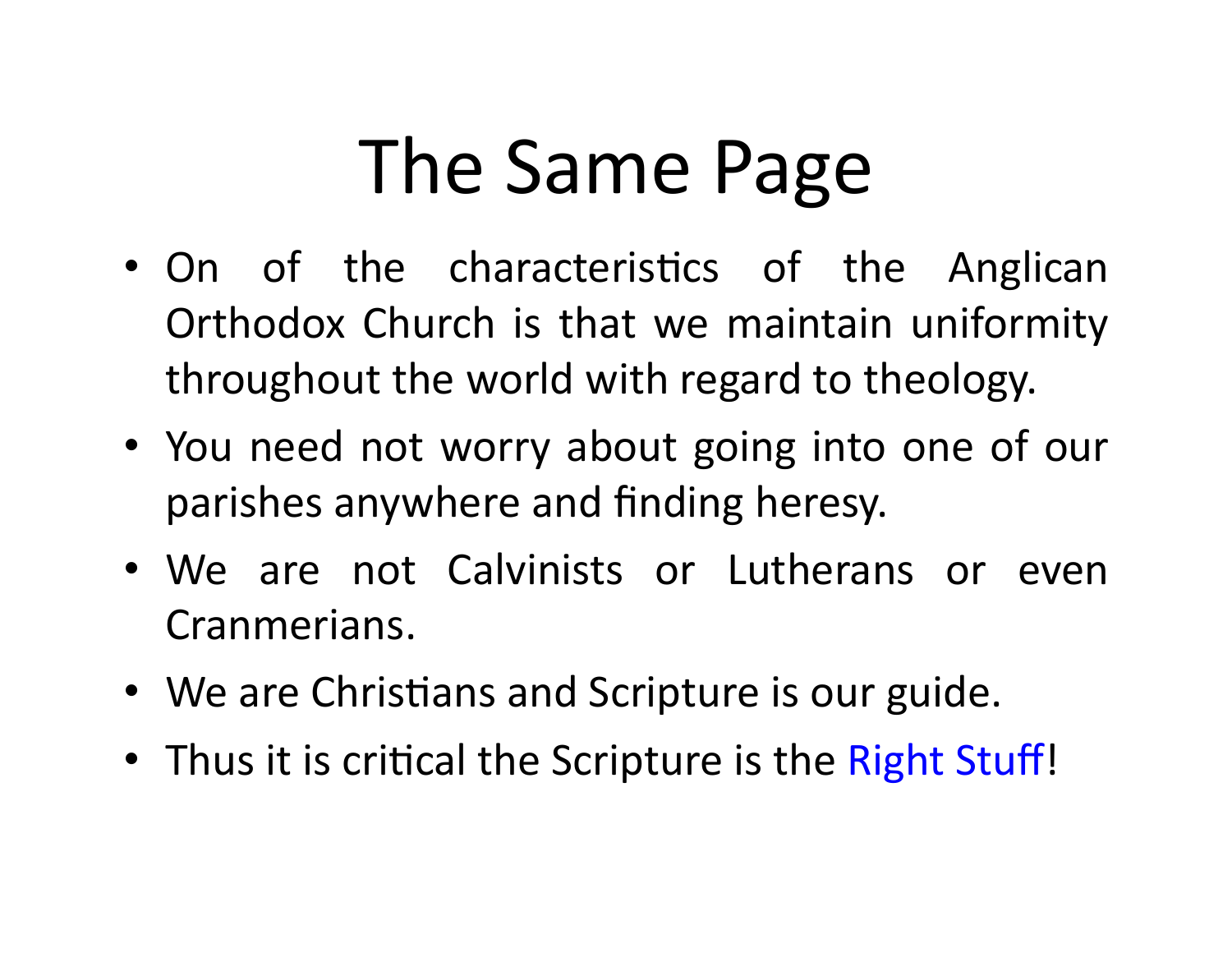# The Right Stuff

- First, as Anglicans, we have an advantage:
- The Articles of Religion, commonly referred to as The Thirty-Nine Articles, which have remained constant since 1563, you can find them in the back of the Book of Common Prayer. The very back, they are the LAST WORD on the Anglican position.
- So what do the Thirty-Nine Articles say on the subject of Scripture:
- Check out Article VI (Six for those Roman Numerically challenged)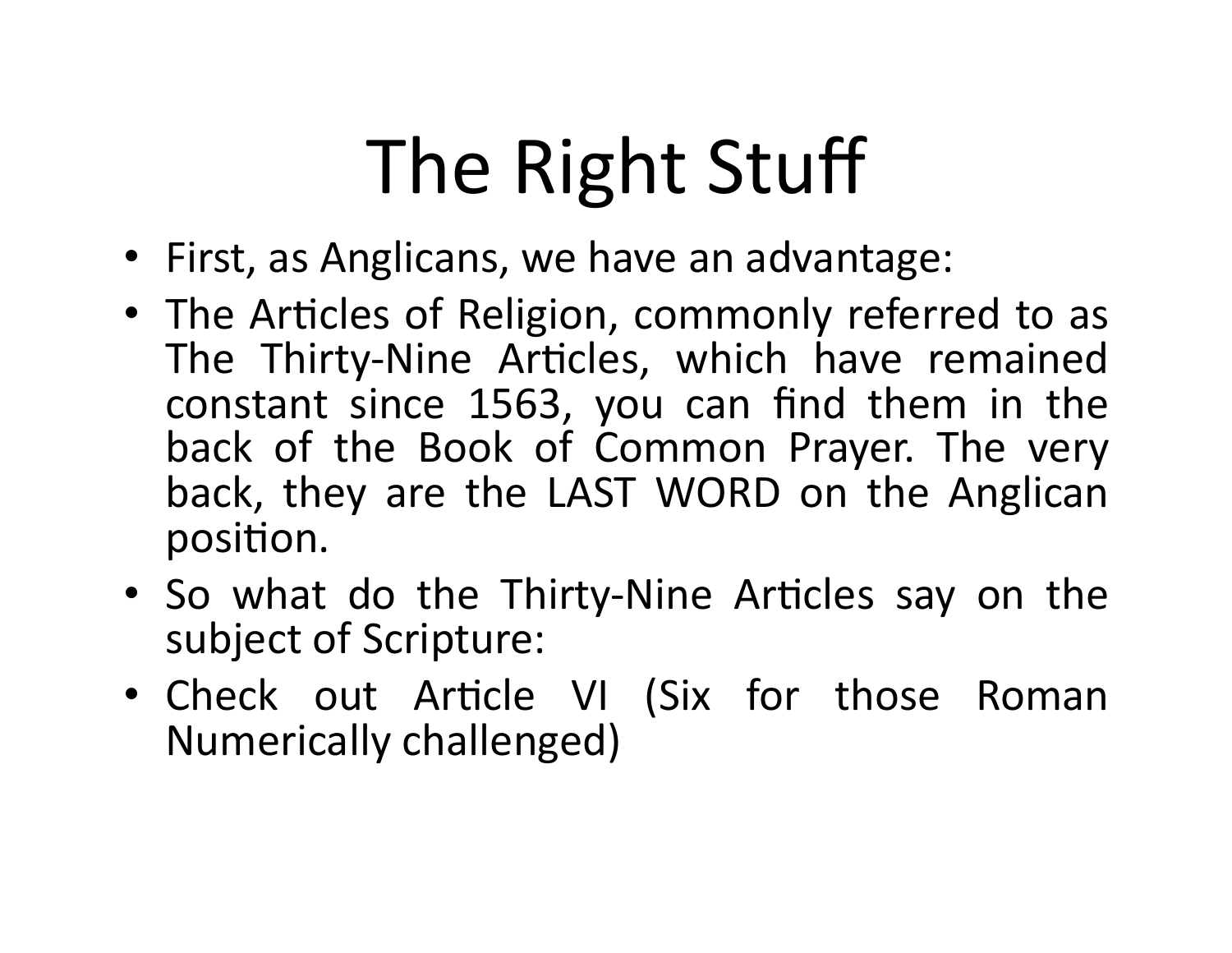# Article VI

VI. Of the Sufficiency of the Holy Scriptures for Salvation.

Holy Scripture containeth all things necessary to salvation: so that whatsoever is not read therein, nor may be proved thereby, is not to be required of any man, that it should be believed as an article of the Faith, or be thought requisite or necessary to salvation. In the name of the Holy Scripture we do understand those canonical Books of the Old and New Testament, of whose authority was never any doubt in the Church.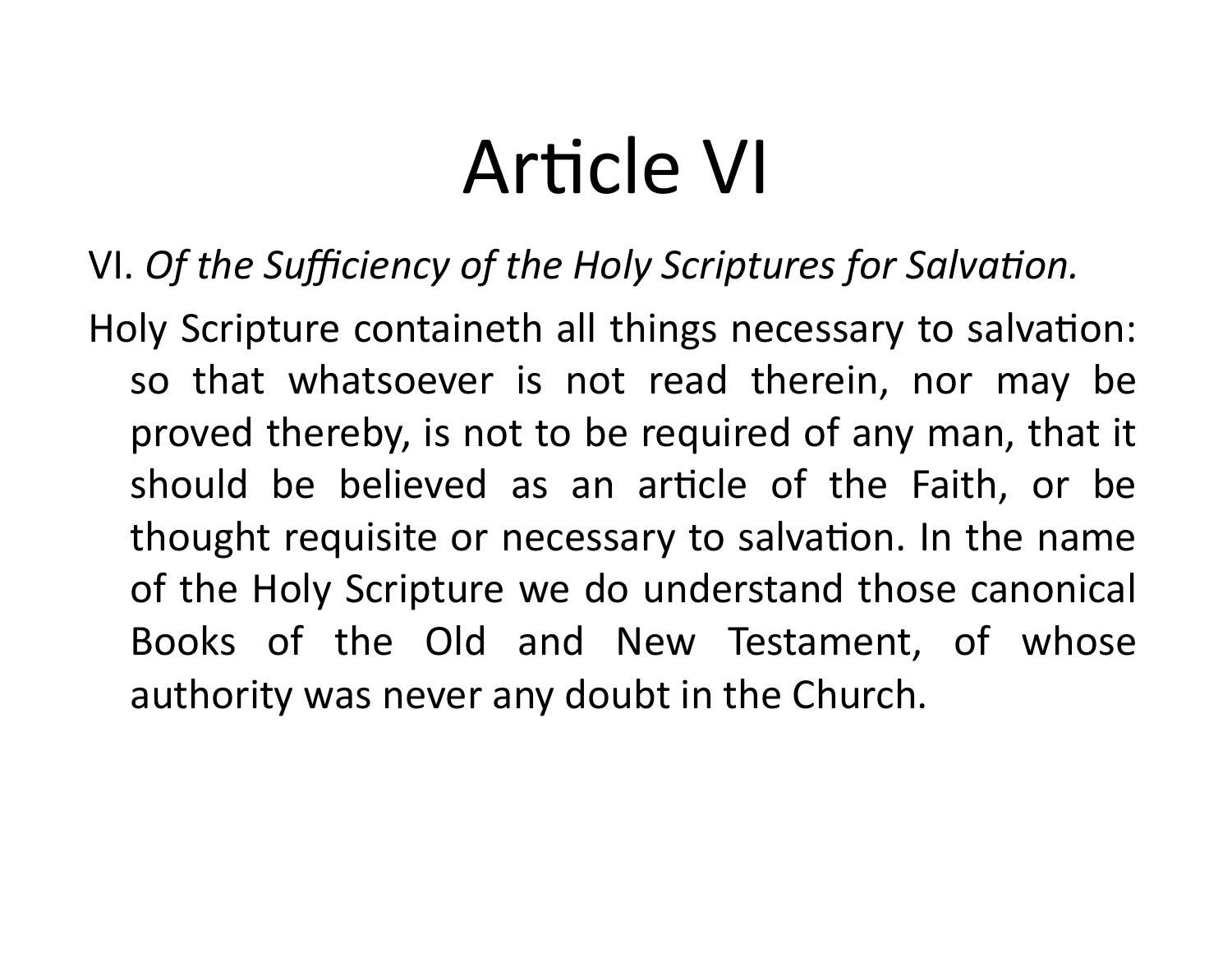# *Of the Names and Number of the Canonical Books*

Genesis Exodus Leviticus Numbers Deuteronomy Joshua Judges Ruth 1 Samuel 2 Samuel 1 Kings 

2 Kings 1 Chronicles 2 Chronicles Ezra Nehemiah Esther Job Psalm Proverbs Ecclesiastes or Preacher 

Song of Solomon Isaiah Jeremiah Lamentations Ezekiel Daniel Hosea Joel Amos Obadiah Jonah 

Micah Nahum Habakkuk Zephaniah Haggai Zechariah Malachi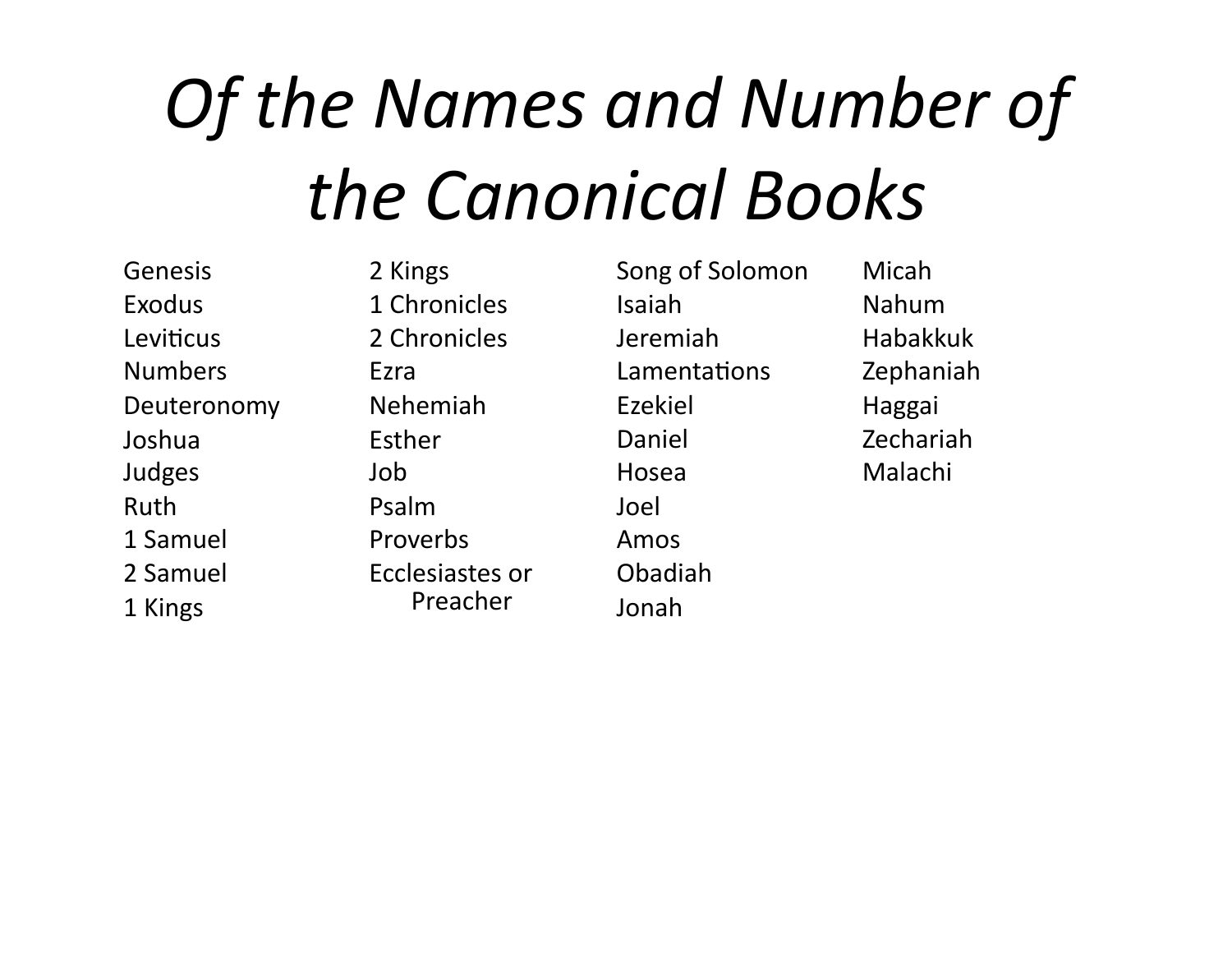### And the other Books?

After all, Apocrypha means it probably is not true, but it should be.

And the other Books (as Hierome saith) the Church doth read for example of life and instruction of manners; but yet doth it not apply them to establish any doctrine; such are these following:

- The Third Book of Esdras,
- The Fourth Book of Esdras,
- The Book of Tobias,
- The Book of Judith,
- The rest of the Book of Esther,
- The Book of Wisdom,
- Jesus the Son of Sirach,
- Baruch the Prophet,
- The Song of the Three Children,
- The Story of Susanna,
- Of Bel and the Dragon,
- The Prayer of Manasses,
- The First Book of Maccabees,
- The Second Book of Maccabees.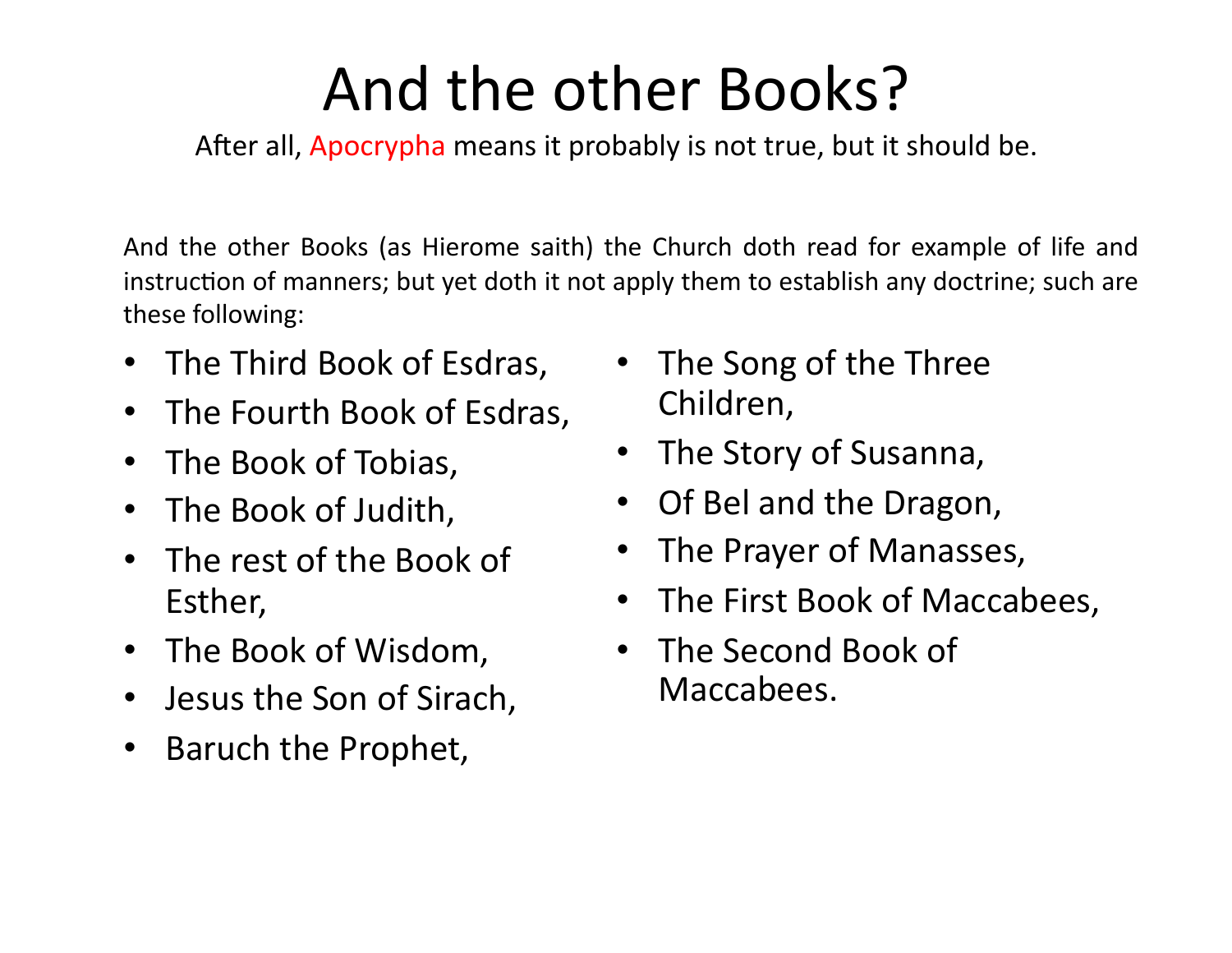#### And the New Testament?

• All the Books of the New Testament, as they are commonly received, we do receive, and account them Canonical.

Only those things which can be clearly proved in Scripture must be believed to gain salvation. We accept the Old and New Testaments as listed above as Scripture. We think the Books of the Apocrypha have lessons in them, but do not believe they are of the same level as the two testaments and should not be used to establish doctrine. In other words, if it is not in the Bible, it need not be believed. We consider the King James Version, commonly called the Authorized Version to the standard for Scripture. We do not consider versions not derived from the Received Text to be valid, it should be noted that only the Received Text was referred to at the time of the adoption of the Articles.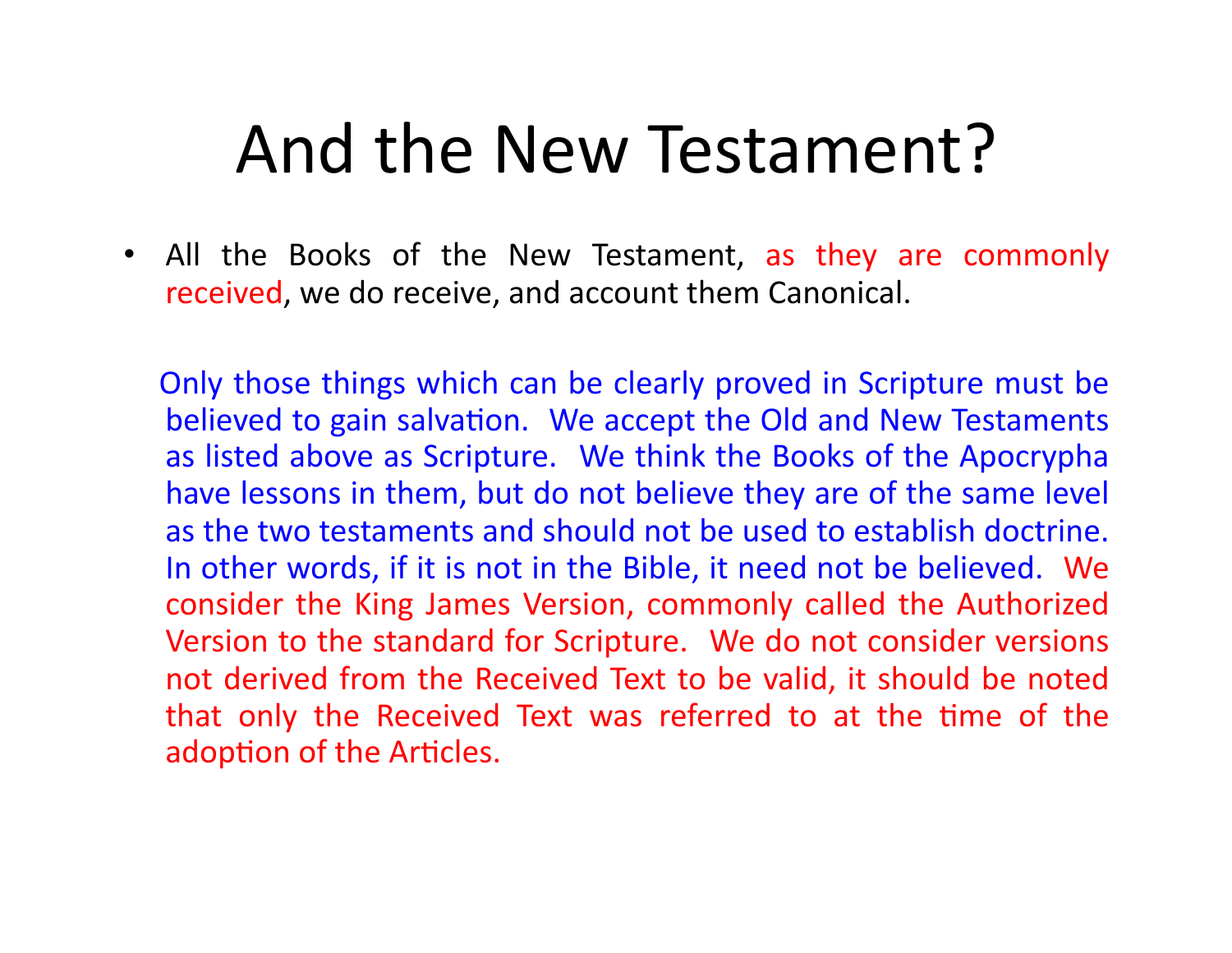# What is the Received Text?

Textus Receptus (Latin: "received text") is the name given to the succession of printed Greek texts of the New Testament which constituted the translation base for the original German Luther Bible, the translation of the New Testament into English by William Tyndale, the King James Version, and most other Reformation-era New Testament translations throughout Western and Central Europe. The series originated with the first printed Greek New Testament, published in 1516—a work undertaken in Basel by the Dutch scholar Desiderius Erasmus. It was based on six manuscripts, containing between them not quite the whole of the New Testament. The missing text was back-translated from the Vulgate. Although based mainly on late manuscripts of the Byzantine text-type, Erasmus' edition included some missing parts back translated from the Latin Vulgate.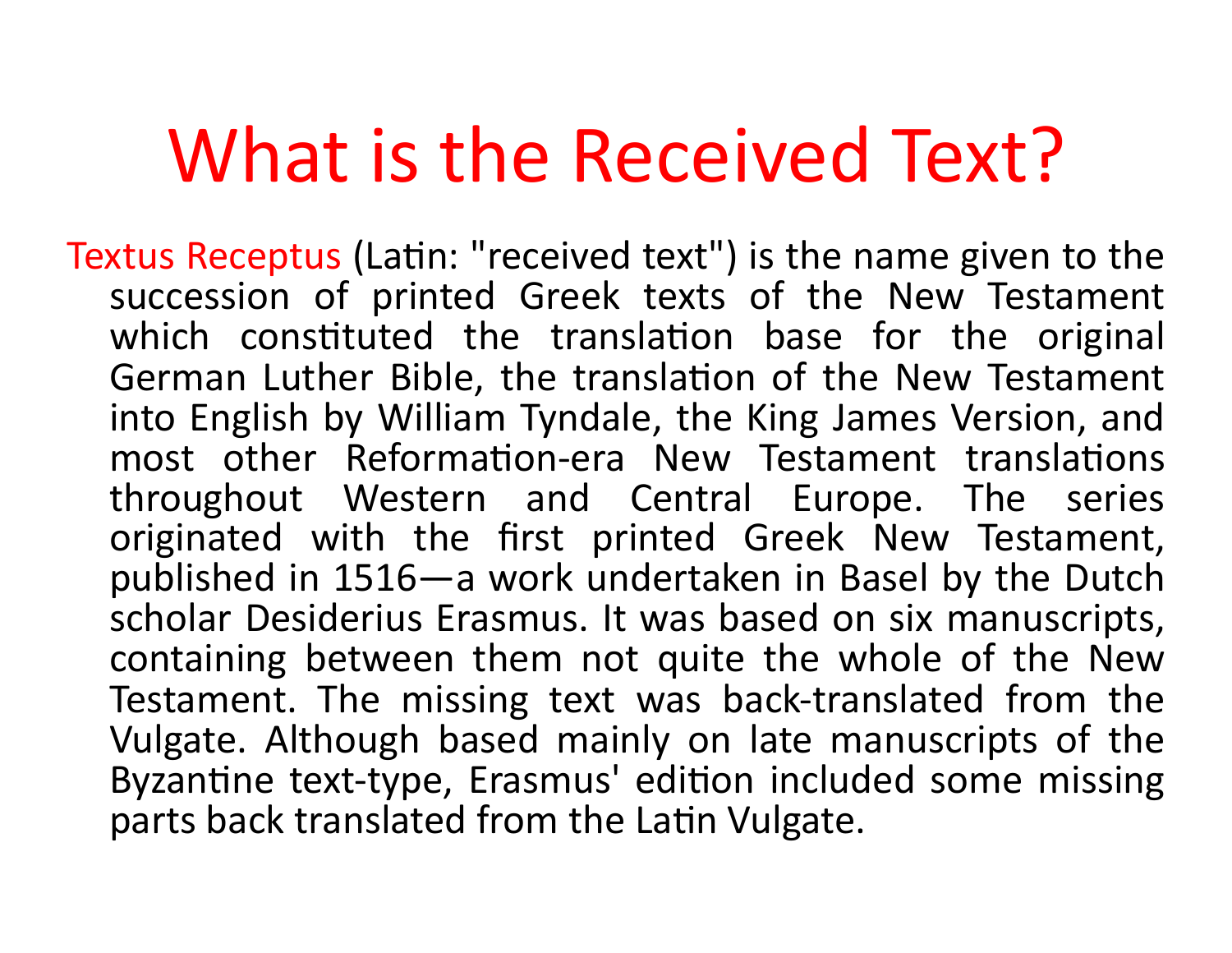# The Received Text

- Frederick von Nolan, a  $19<sup>th</sup>$  century historian and Greek and Latin scholar, spent 28 years tracing the Textus Receptus to apostolic origins. He was an ardent advocate of the supremacy of the Textus Receptus over all other editions of the Greek New Testament, and believed the first editors of the printed Greek New Testament intentionally selected the texts they did because of their superiority and disregarded other texts which represented other text-types because of their inferiority.
	- He felt it inconceivable the original editors of the [Greek] New Testament were wholly destitute of plan in selecting those manuscripts, out of which they were to form the text of their printed editions. In the sequel it will appear, that they were not altogether ignorant of two classes of manuscripts; one of which contains the text which we have adopted from them; and the other that text which has been adopted by those who would lead us astray.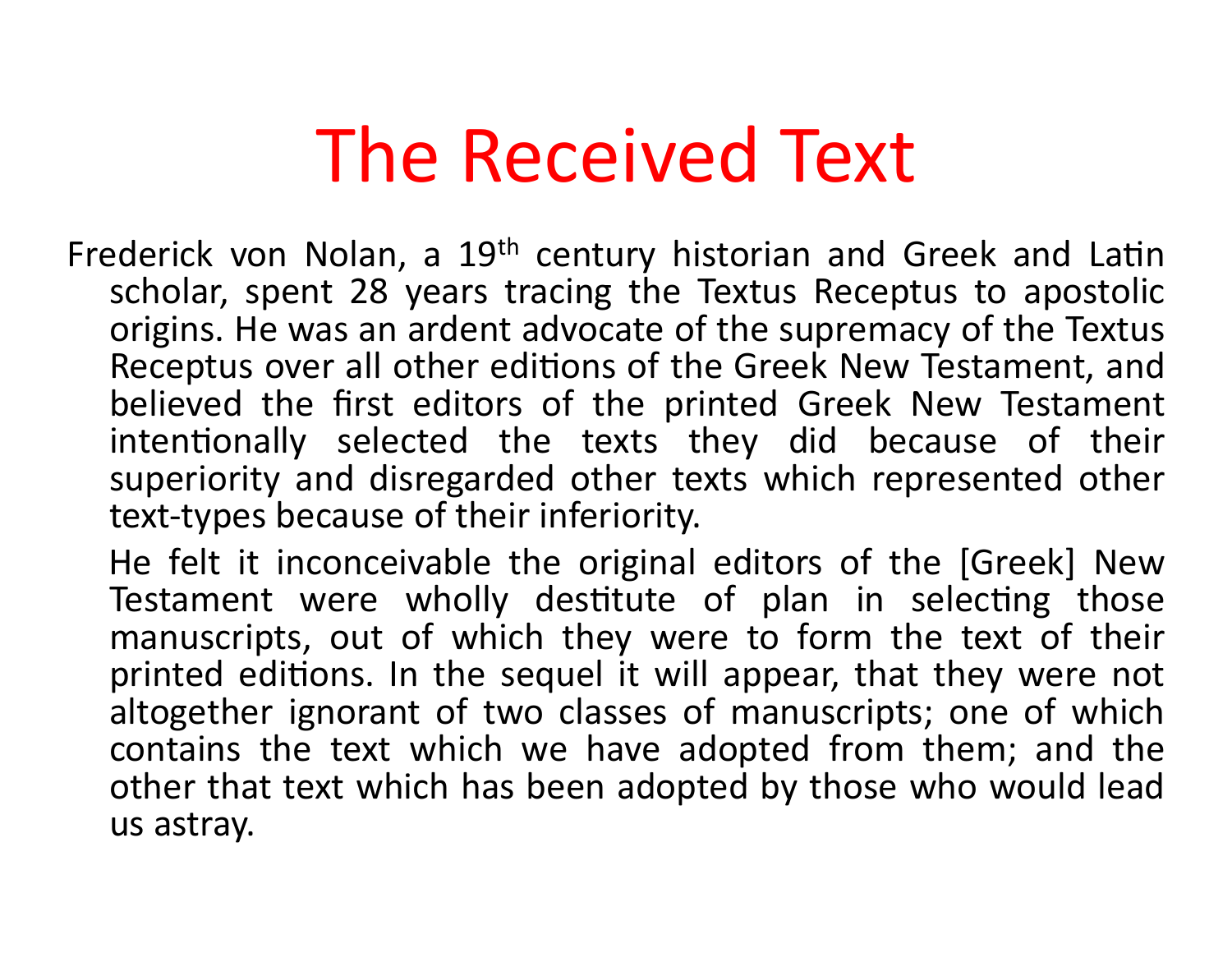# The Received Text

Edward F. Hills points out the principle that God provides truth through scriptural revelation, necessarily also implies that God must ensure a preserved transmission of the correct revealed text, continuing into the Reformation era of biblical translation and printing. The task of biblical scholarship is to identify the particular line of preserved transmission through which God is acting; a line which he sees in the specific succession of manuscript copying, textual correction and printing, which culminated in the Textus Receptus and the King James Bible. Hills argues that the principle of providentially preserved transmission guarantees the printed Textus Receptus must be the closest text to the Greek autographs; and consequently he rejects readings in the Byzantine Majority Text where these are not maintained in the Textus Receptus. He concludes Erasmus must have been providentially guided when he introduced Latin Vulgate readings into his Greek text; and argues for the authenticity of the Comma Johanneum. 

Hence the true text is found not only in the text of the majority of the New Testament manuscripts but more especially in the Textus Receptus and in faithful translations of the Textus Receptus, such as the King James Version. In short, the Textus Receptus represents the God-guided revision of the majority text.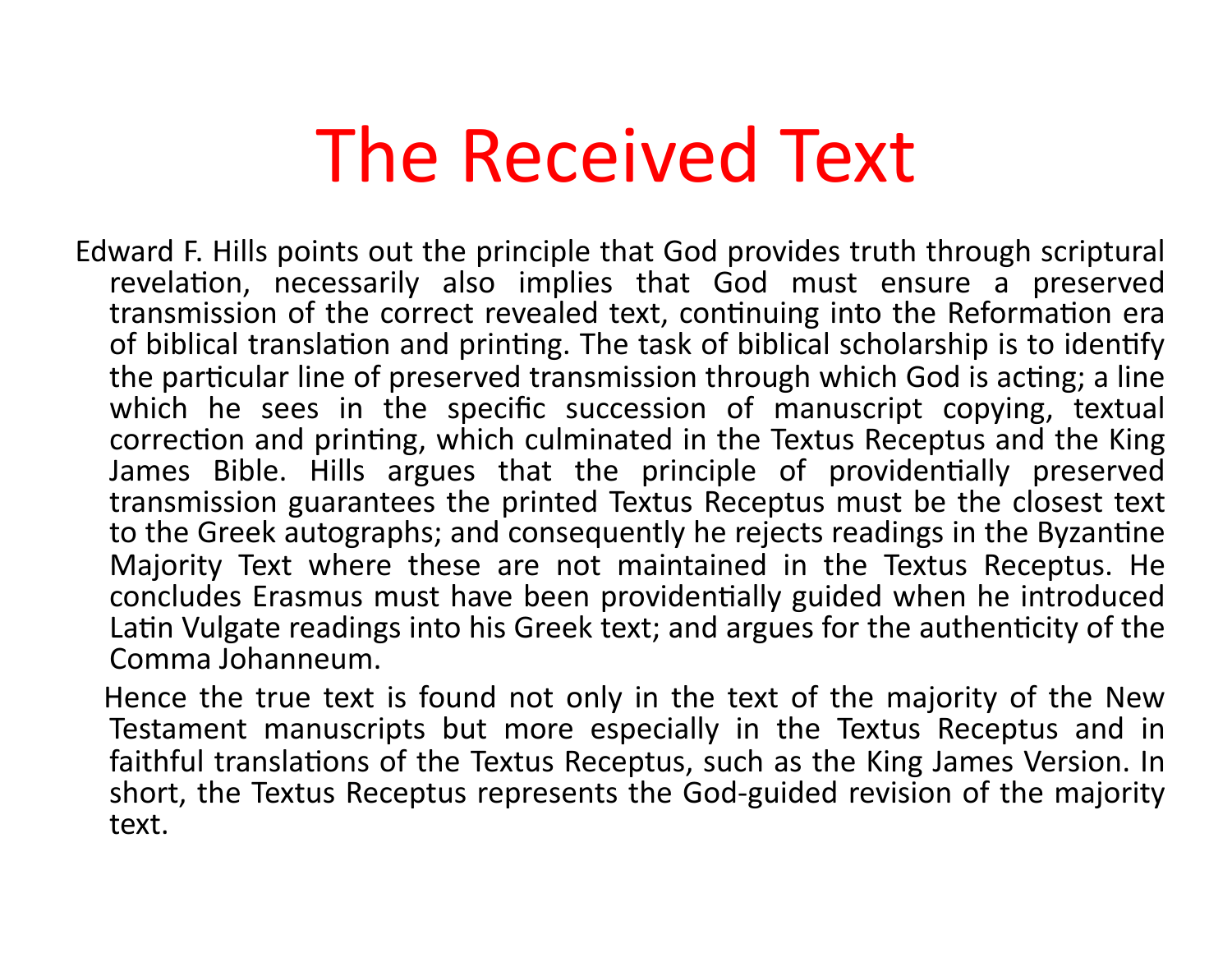- We are going to compare the King James Version (KJV) and the New King James Version (NKJV).
- We picked the NKJV because the name sounds so similar that is must just be a modernized wording.
- **Right?**
- **NOT!**
- Results would have been similar with all the "modern" translations: NIV, NASV, RSV, ASV, ESV and HSV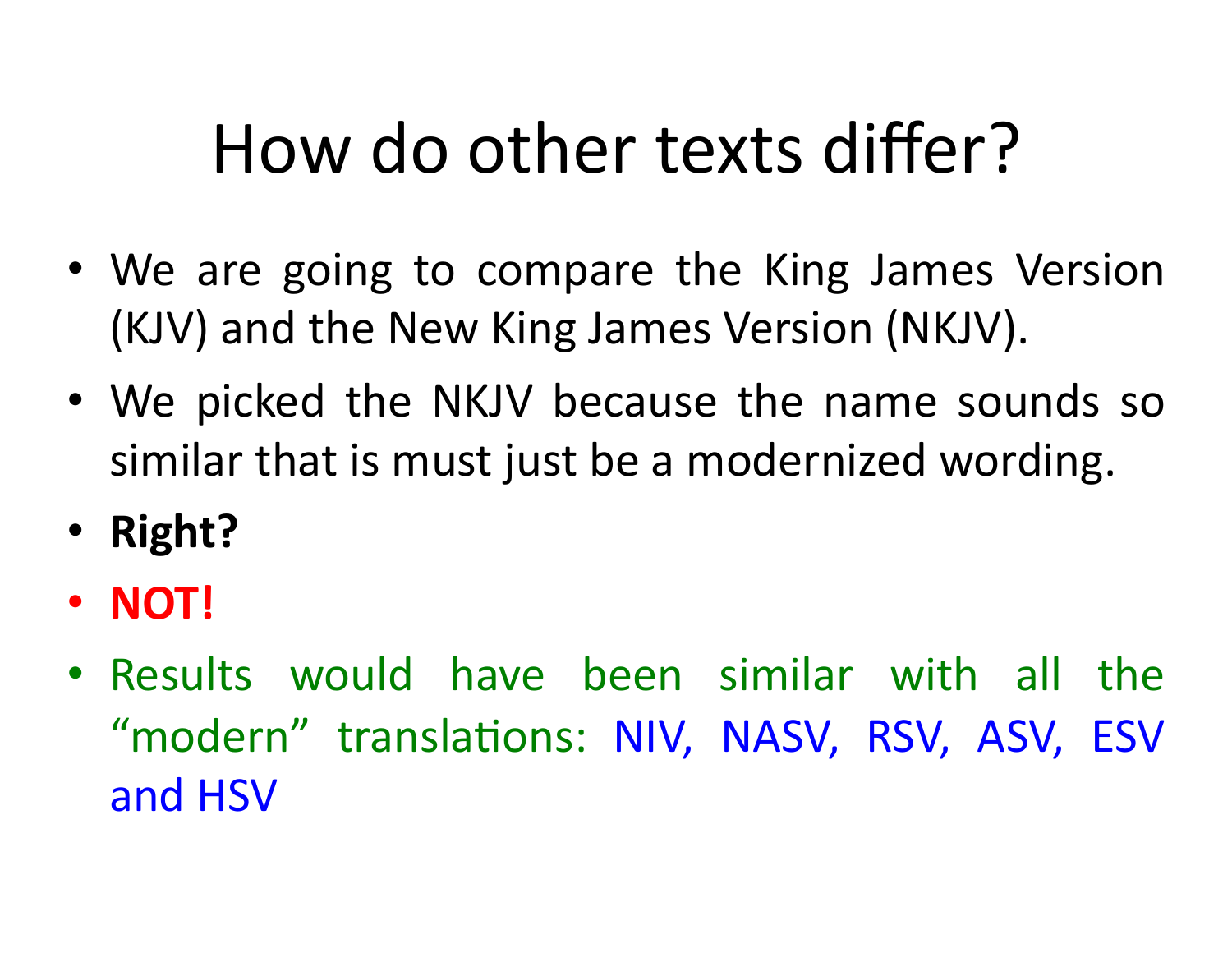### **HSV**? **Heretick Standard Version ETETICK STANDAIOI** VELSI

Who says we don't have a sense of humor?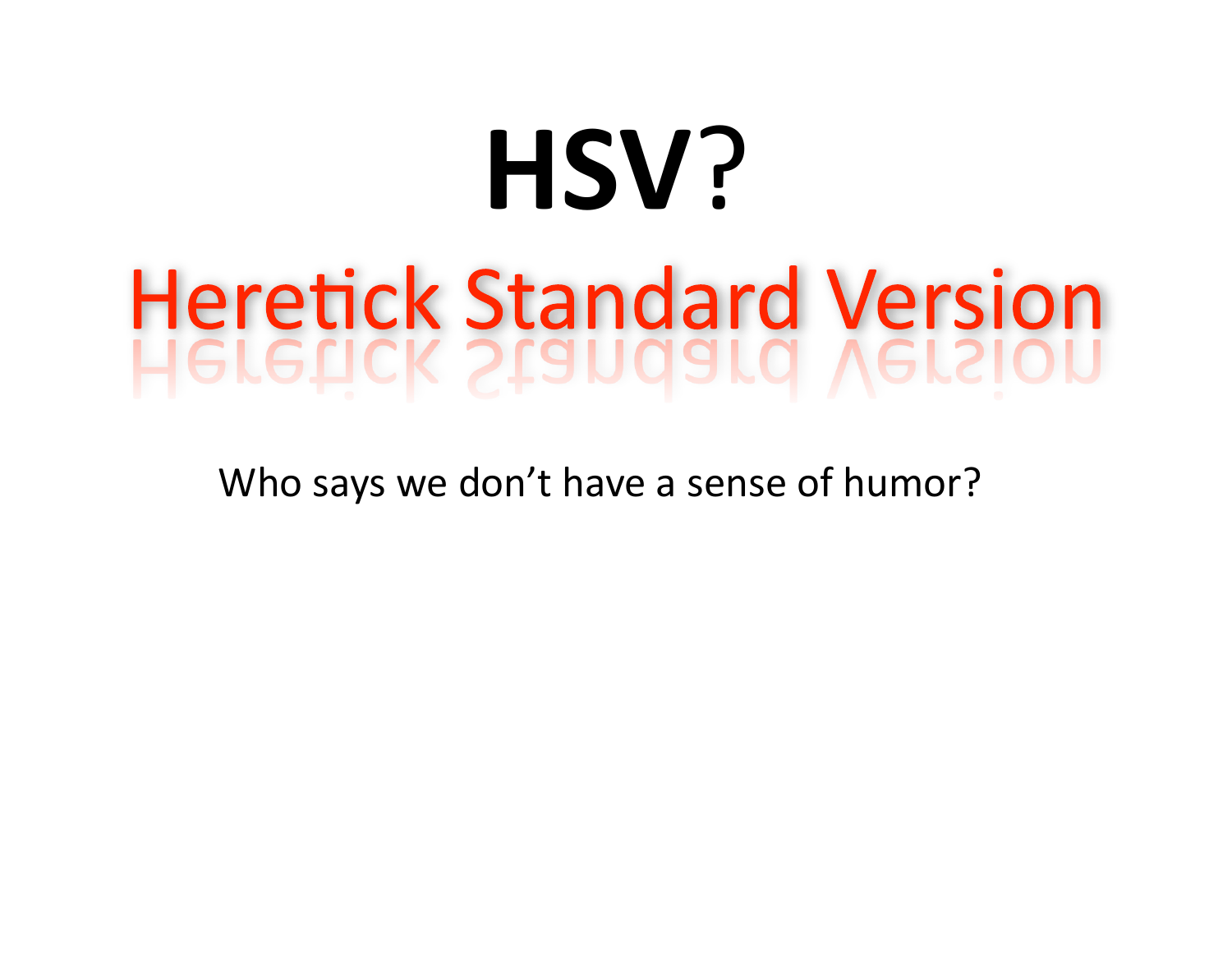- **Surely the King James and New King James**  should be close enough - NOT
- **KJV:**
- *26 Unto you first God, having raised up his Son*  **Jesus**, sent him to bless you, in turning away *every* one of you from his iniquities. (Acts 3:26)

#### • **NKJV:**

*To you first, God, having raised up His Servant*  **Jesus**, sent Him to bless you, in turning away *every one of you from your iniquities."* (Acts 3:26)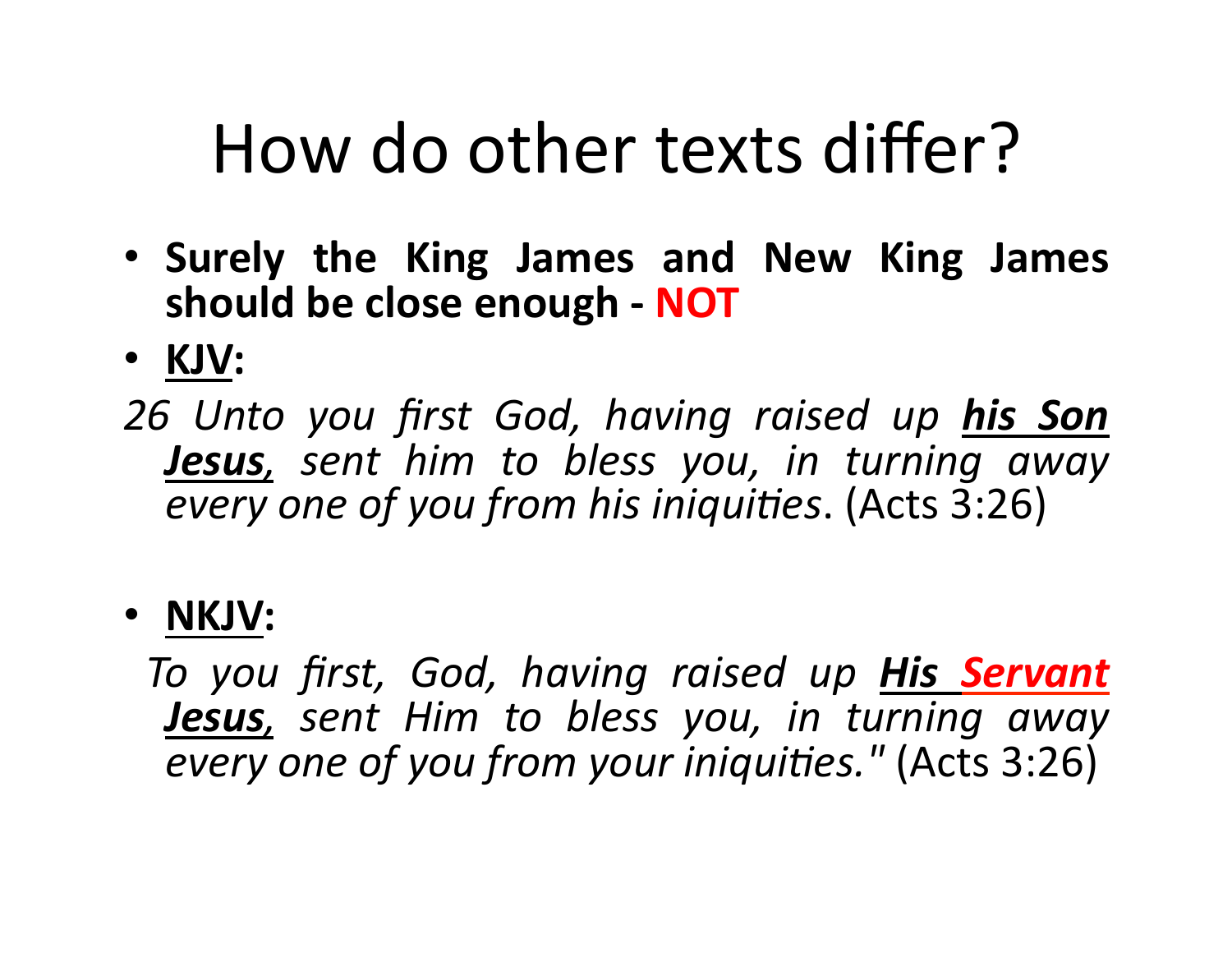- **Surely the King James and New King James should be close enough - NOT - (2 Corinthians 2:17)**
- **KJV:**
- 17 For we are not as many, which corrupt the word of God: but as of sincerity, but as of God, in the sight of God speak we in Christ.
- **NKJV:** 
	- 17 For we are not, as so many, peddling the word of God; but as of sincerity, but as from God, we speak in the sight of God in Christ.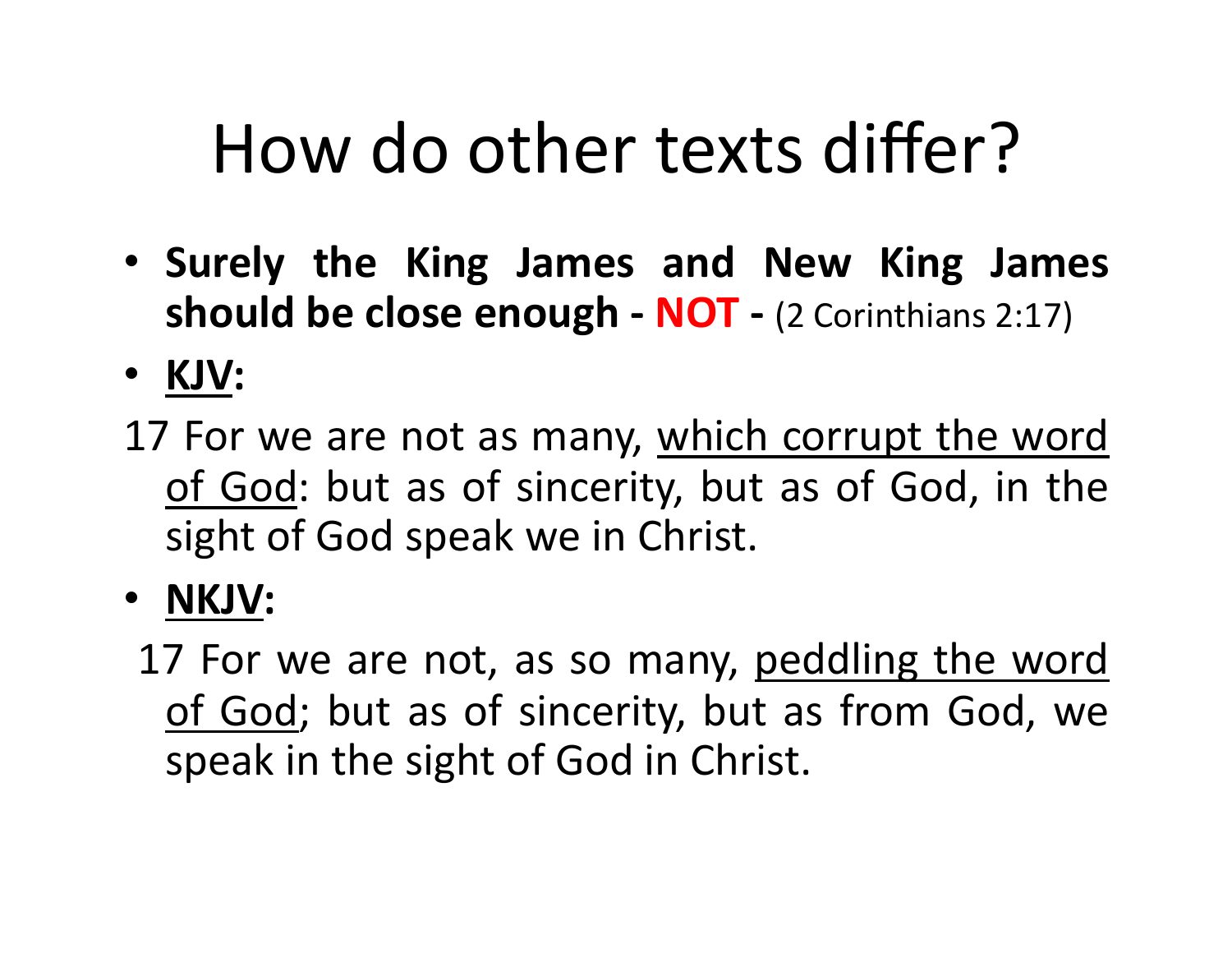- **Surely the King James and New King James should be close enough - NOT - (Titus 3:10)**
- **KJV:**
- 10 A man that is an heretick after the first and second admonition reject;
- **NKJV:**

10 Reject a divisive man after the first and second admonition,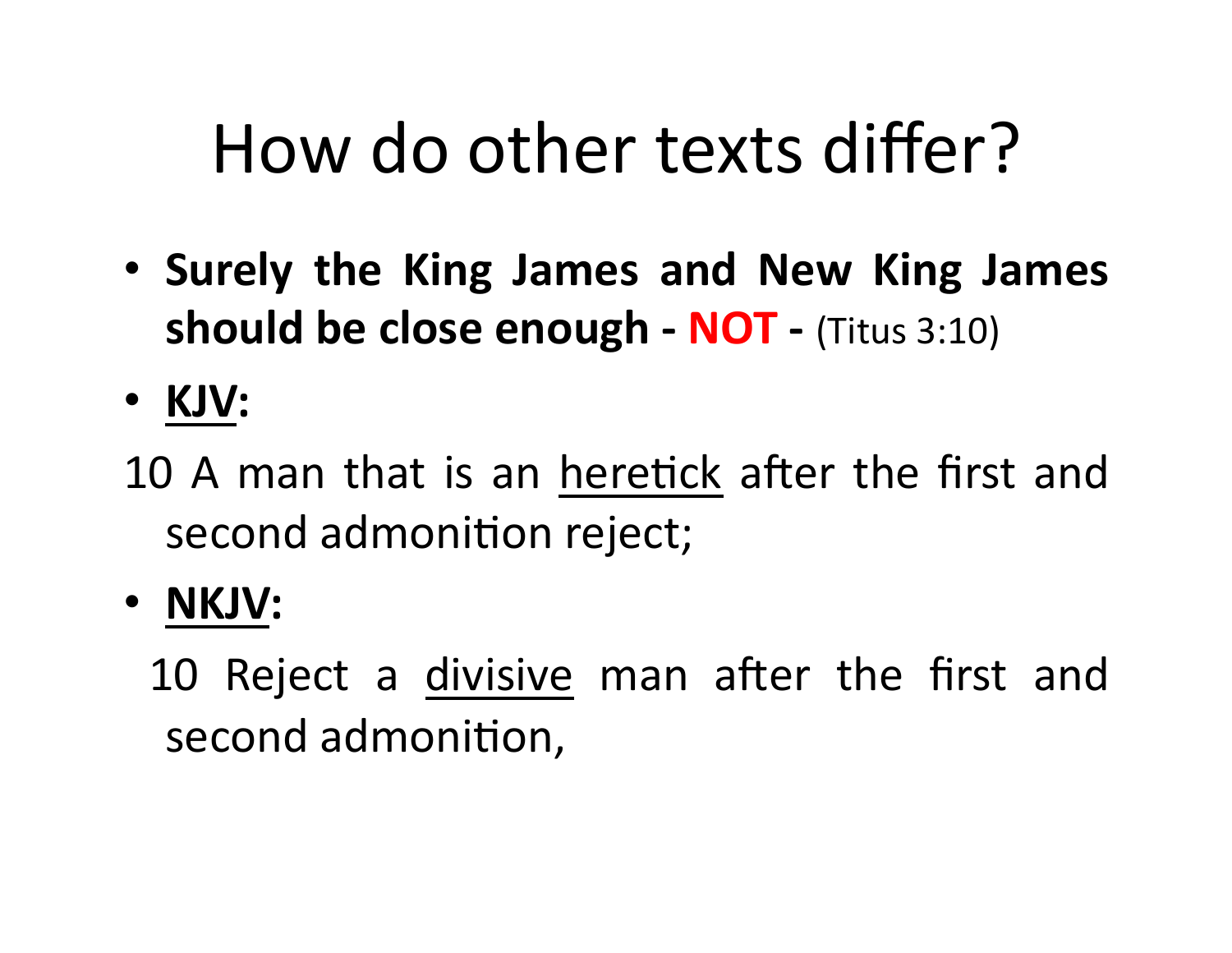#### **Consider this:**

- Most of us who are faithful to Holy Scripture are considered "divisive" rather than inclusive.
- But, what did Christ say on the subject of unity?
- Follow Me: For I am come to set a man at variance against his father, and the daughter against her mother, and the daughter in law against her mother in law.
- Jesus does not seem that concerned about divisiveness, rather about unity around HIM.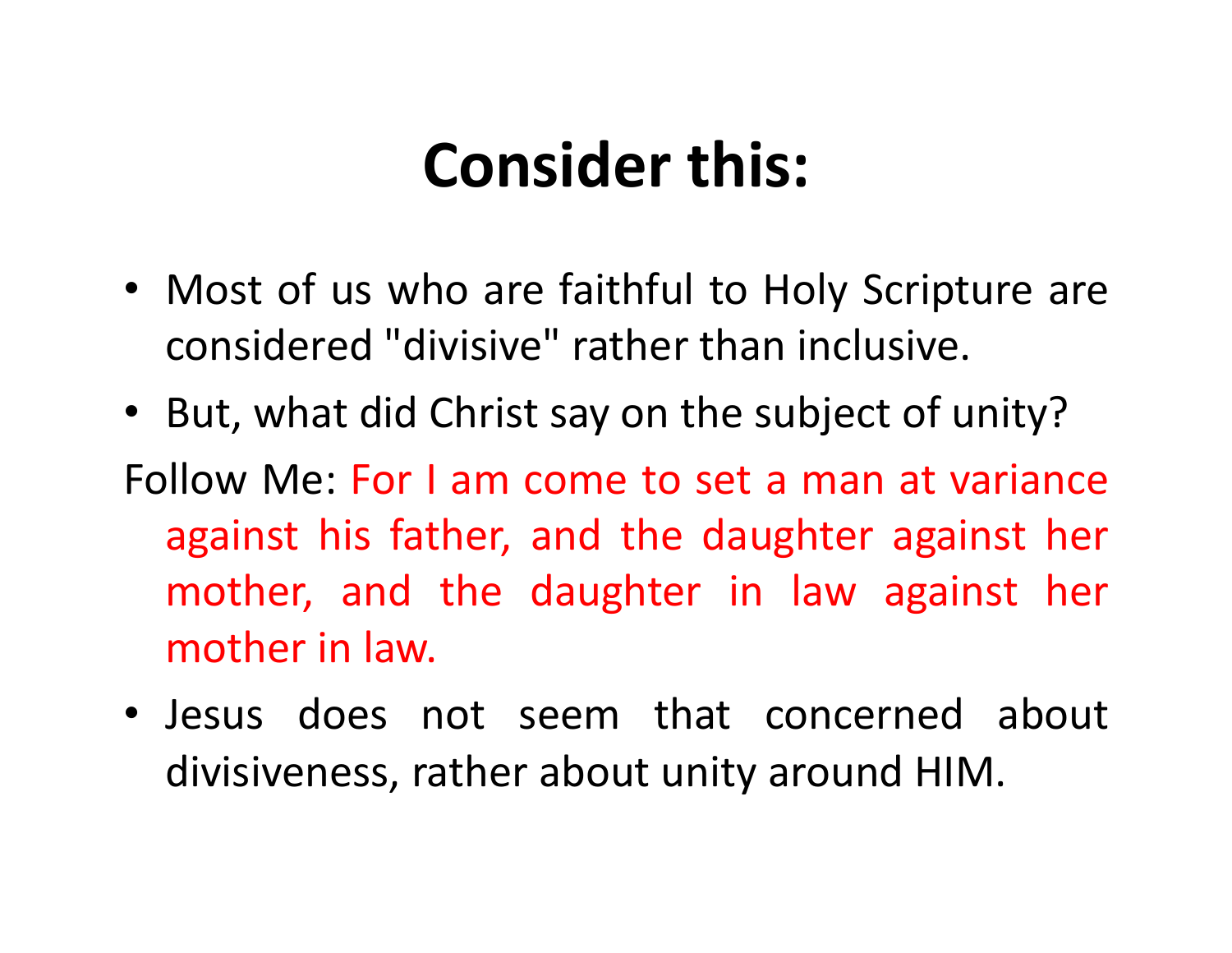- Surely the King James and New King James should **be close enough - NOT -** (Luke 17:19)
- **KJV:**
- **1**9 And he said unto him, Arise, go thy way: thy faith hath made thee whole.
- **NKJV:**

19 And He said to him, "Arise, go your way. Your faith has made you well."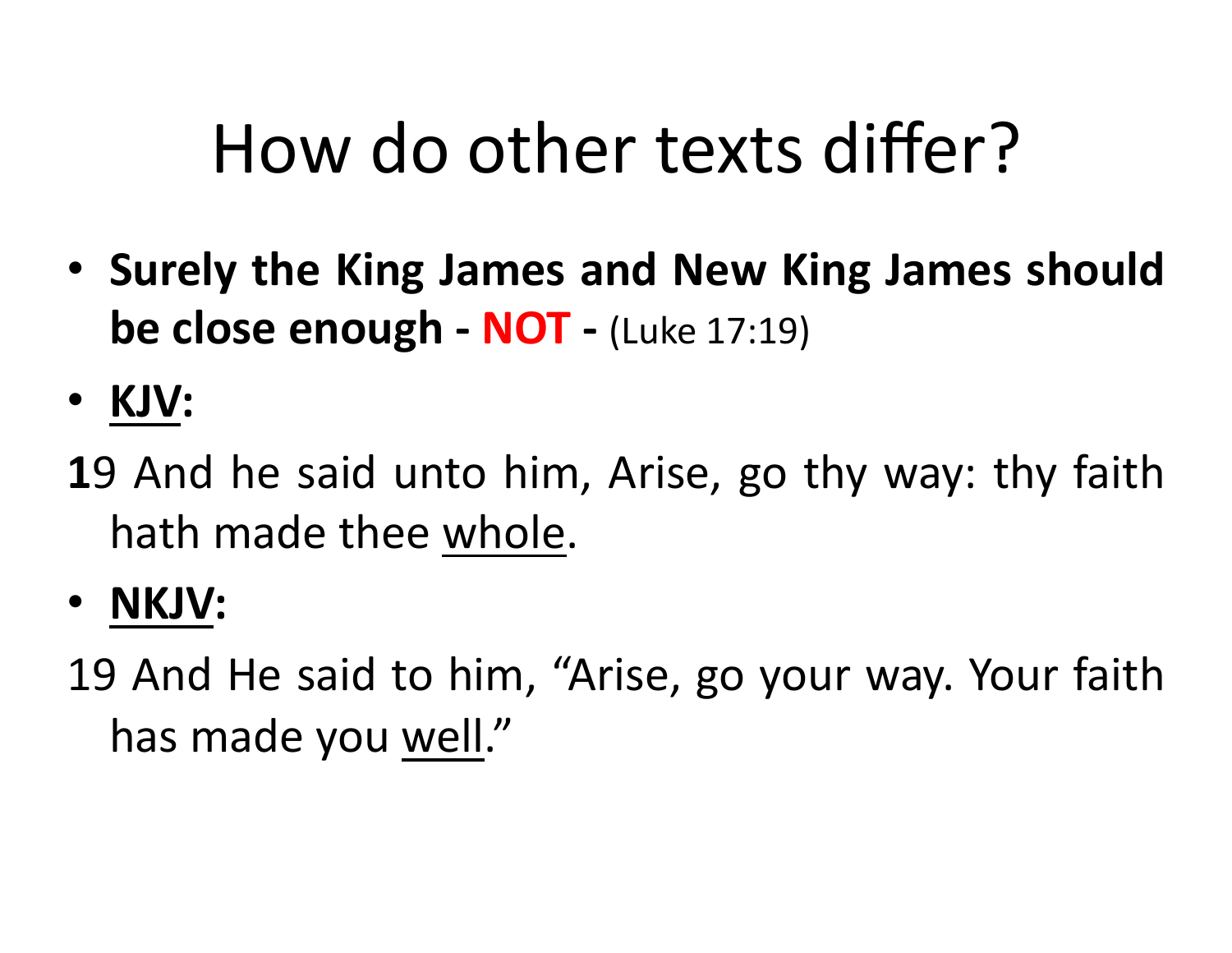# Think about the Ten Lepers

- Jesus healed all TEN.
- Clearly the Samaritan's faith did not make him well;
- Clearly his faith made him whole, Jesus had already healed him.
- Close enough?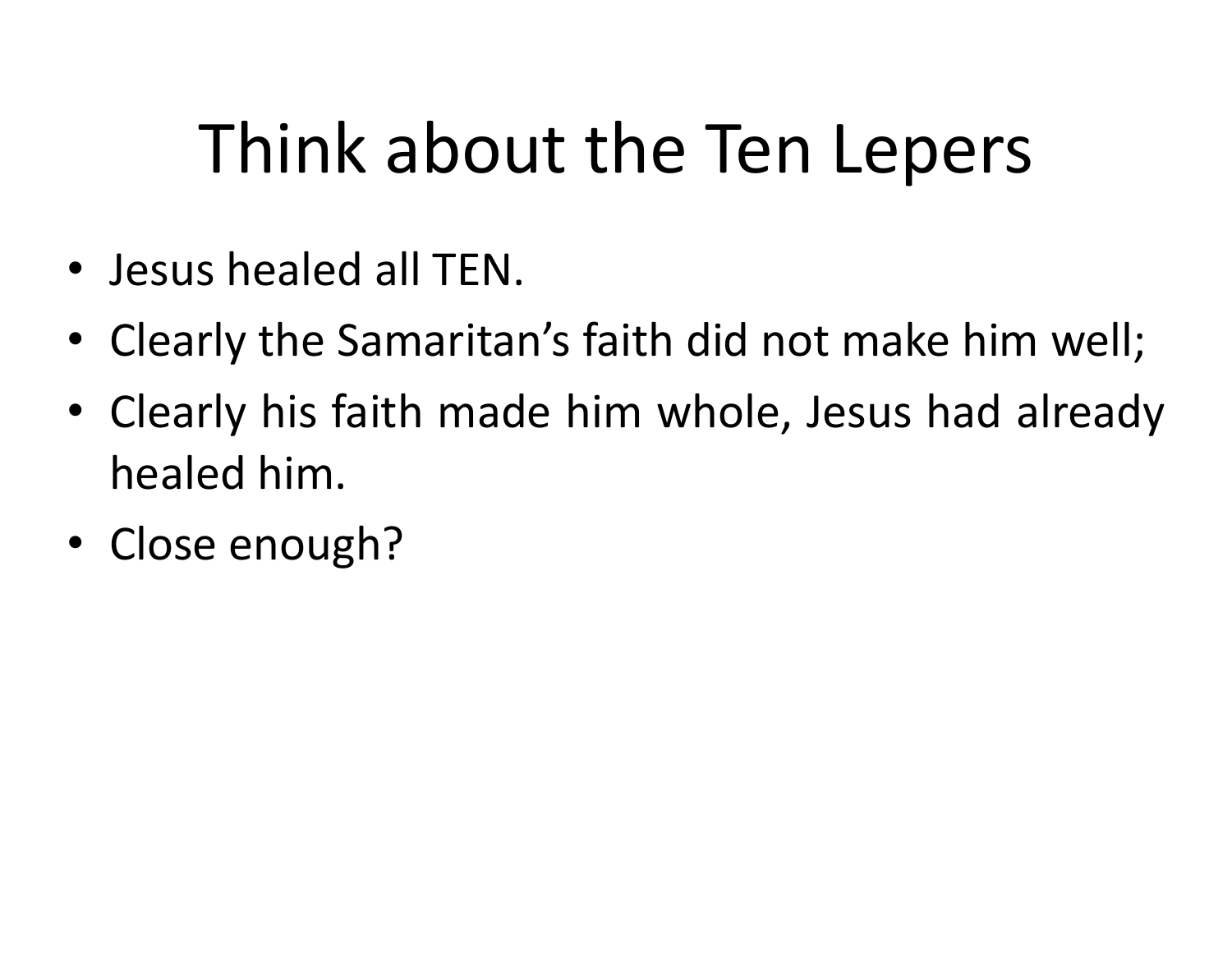- **Surely the King James and New King James should be close enough - NOT** - (1 Thessalonians 5:22)
- **KJV:**
- 22 Abstain from all appearance of evil.
- **NKJV:**

22 Abstain from every form of evil.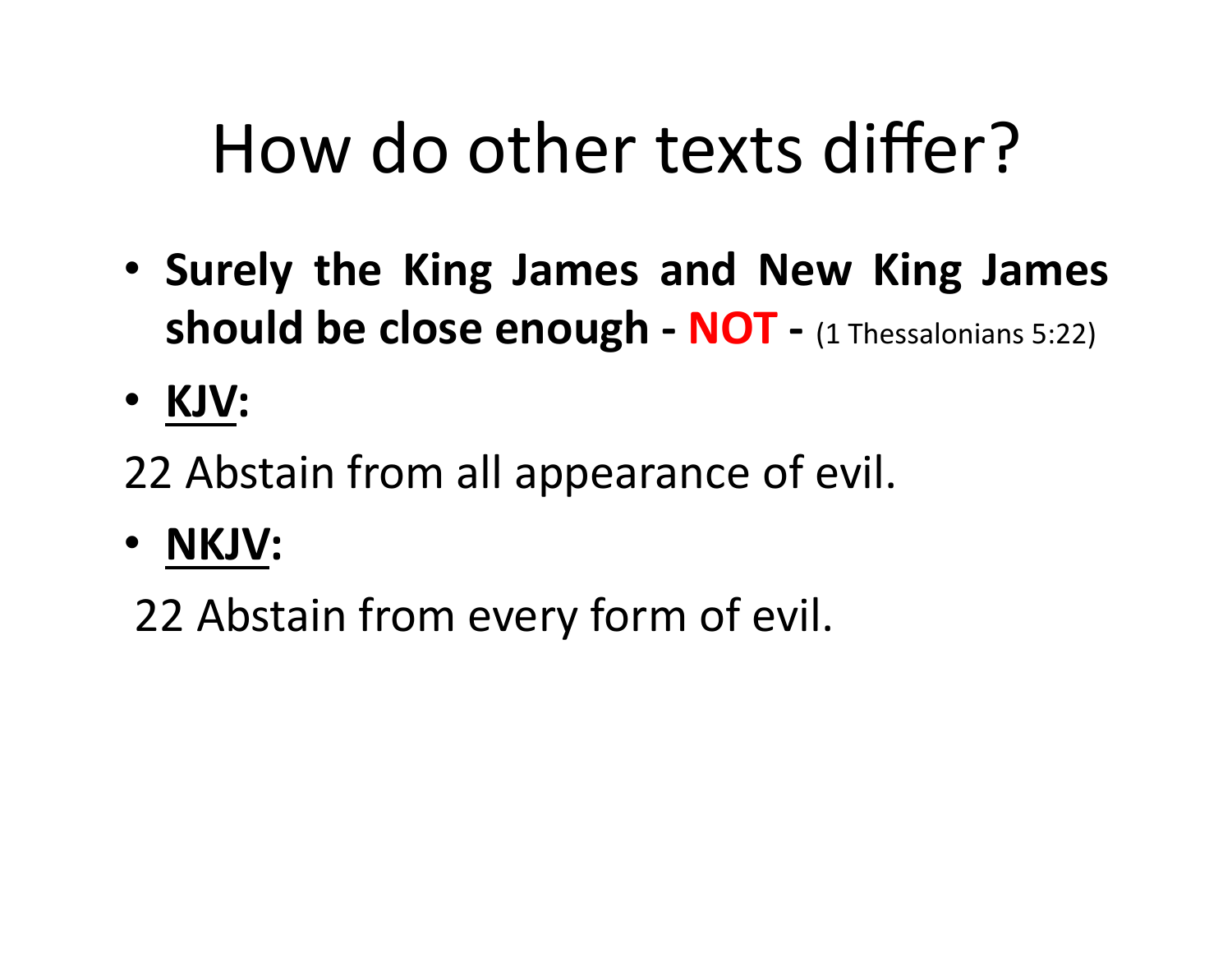- Surely the King James and New King James should be close **enough - NOT - (Isaiah 66:5)**
- **KJV:**
- Hear the word of the LORD, ye that tremble at his word; Your brethren that hated you, that cast you out for my name's sake, said, Let the LORD be glorified: but he shall appear to your joy, and they shall be ashamed." [This means that the LORD shall appear, which shall occur at the Second Coming of Christ.]

• **NKJV:** 

Hear the word of the LORD, you who tremble at His word: "Your brethren who hated you, who cast you out for My name's sake, said, 'Let the LORD be glorified, that we may see your joy.' But they shall be ashamed." (Like the NIV, NASV, RSV and ASV, the Second Coming is wholly omitted from this scripture.)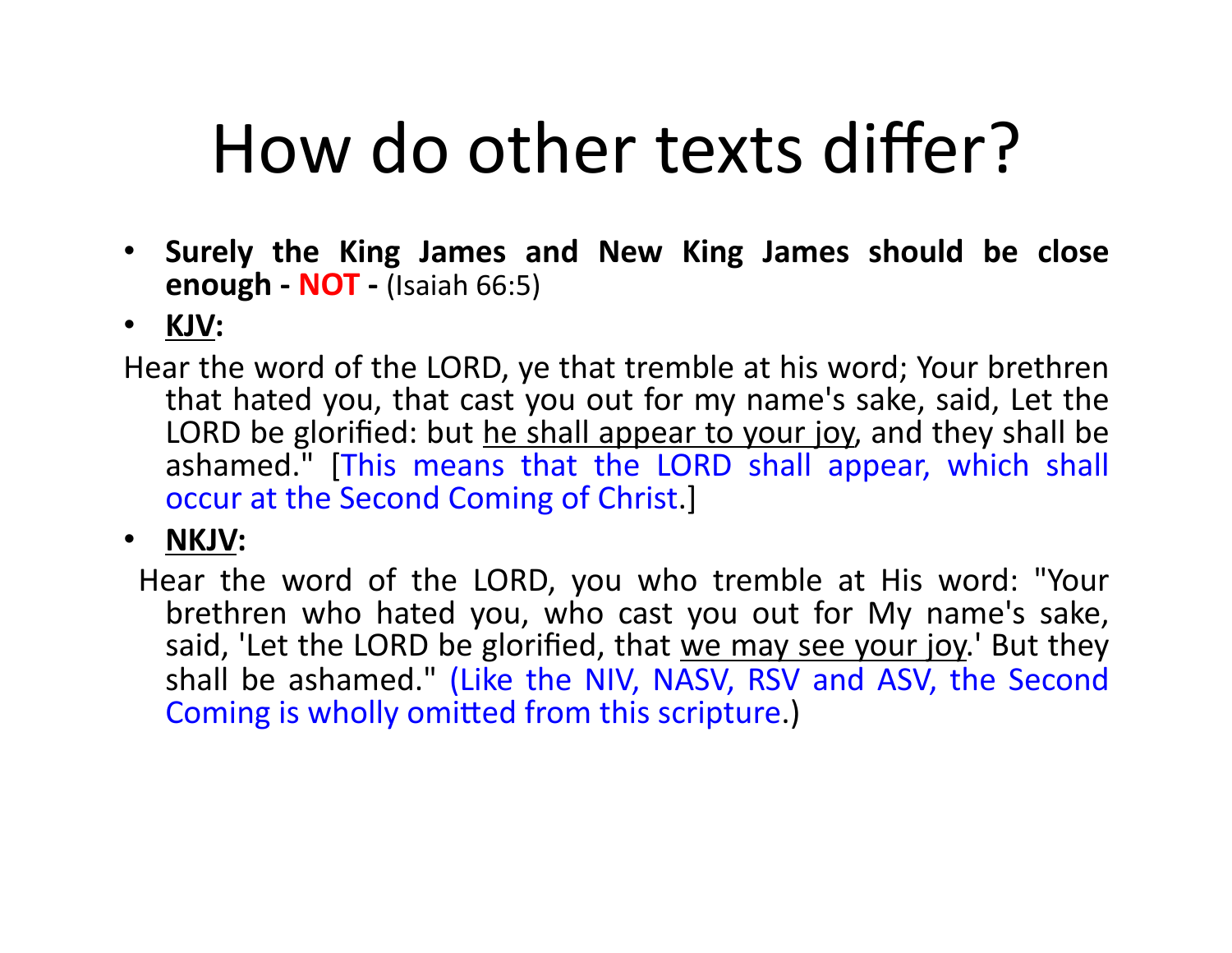# Which translations use the Received Text?

- German Luther Bible
- Tyndale
- King James Version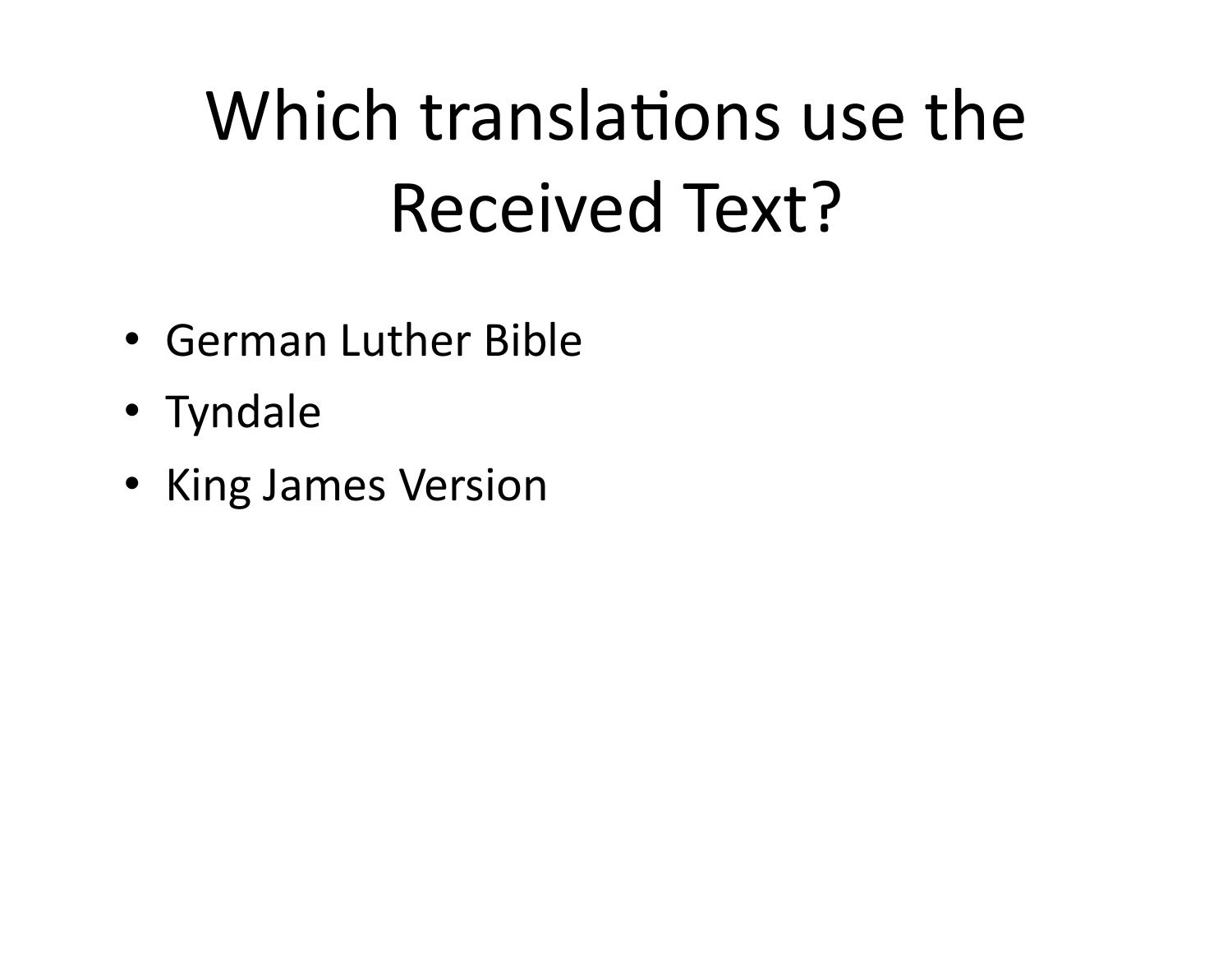#### Why does the AOC use ONLY the King James or Authorized Version in its work?

- ONLY ONE BIBLE CAN BE THE WORD OF GOD There can be different wordings, but they must mean the same thing!
- It has been estimated there are nearly one hundred versions of the Bible available in the English language today.
- This multiplicity of Bibles does not alter the fact that God has inspired and safeguarded one Bible.
- This one Bible is written in the Greek language in the New Testament and is called the Textus Receptus or Received Text.
- The Old Testament has been preserved in the Masoretic Text and is written in Hebrew.
- The Textus Receptus of the New Testament and the Masoretic Text of the Old Testament combine to give us the complete Word of God.
- The King James Version of the Bible stands alone as the one Bible in use today which has been faithfully translated from these God- given manuscripts.
- All of the modern versions are based wholly or in part on corrupt texts.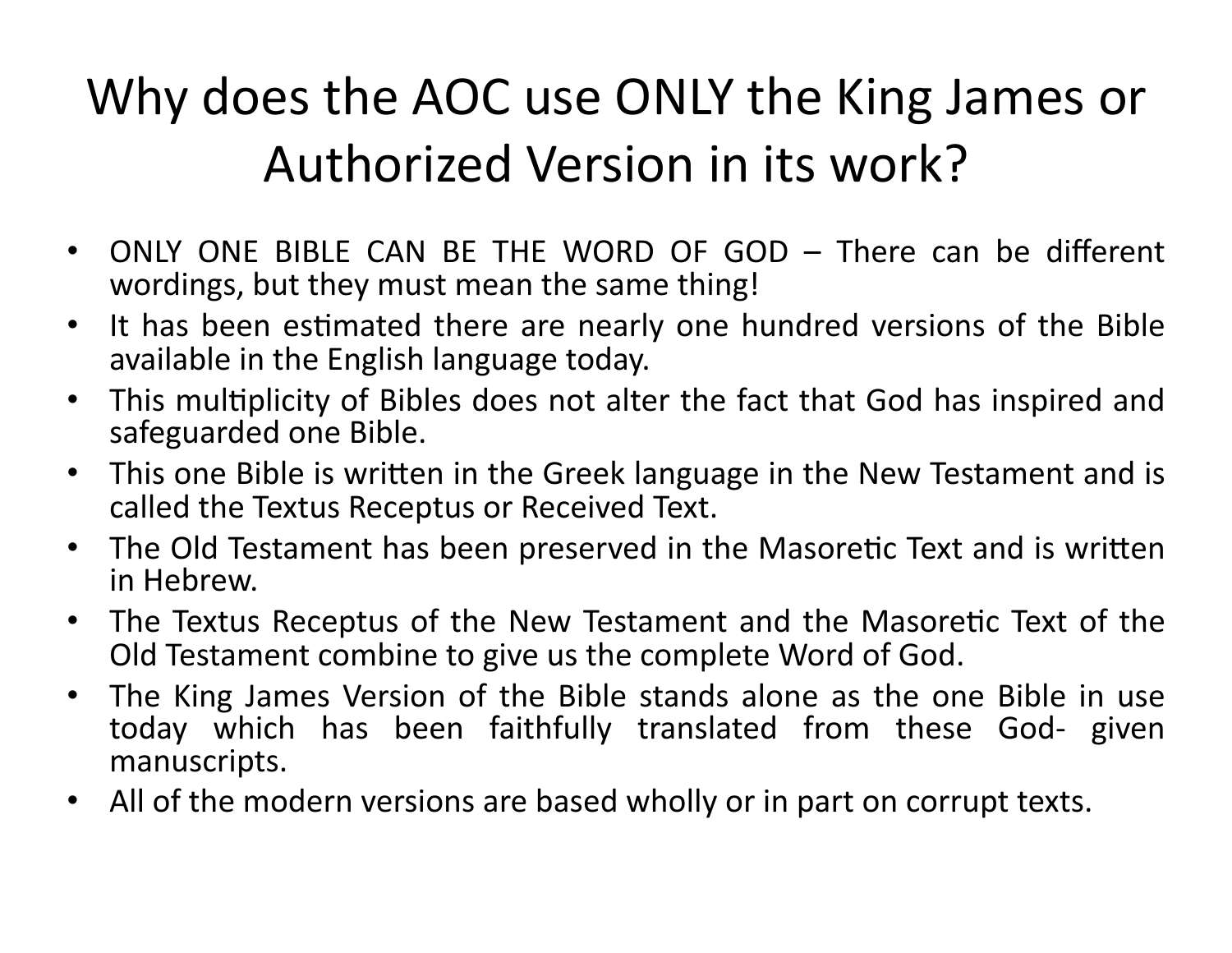#### The chronology of the King James Version

The New Testament was compiled by 400 AD.

- By 170 AD -- 20 N.T. books had been accepted by the early Christians.
- By 400 AD -- all 27 books of the N.T. had been accepted by the early Christians as they were guided by the Holy Spirit so that only the genuine books were included.
- The Holy Spirit also guided in the selection of the pure manuscripts.
- The Holy Spirit so guided that false gospels and manuscripts were set aside.
- The original manuscripts were lost but the Received Text that was produced during this time was a faithful reproduction of the original autographs.
- 452-1453 AD -- The Textus Receptus was used by the Greek Church during this time under the direction of the Holy Spirit.
- 1516 AD -- Erasmus edited the first printing of the Greek N.T. This was in agreement with the Textus Receptus.
- 1526 AD -- Tyndale's New Testament in English was printed. He was burned at the stake in 1536 because he had the Bible printed in English.
- 1550 AD -- Stephens Greek N.T. (Textus Receptus).
- 1611 AD -- The King James or Authorised Version of the Bible was translated from the Greek Textus Receptus in the N.T. and Hebrew Masoretic Text in the O.T.
- 1611 AD -- To the present. Infidels and assorted enemies of the Bible have attacked our Bible in every way known to man, but God's Word shall abide forever.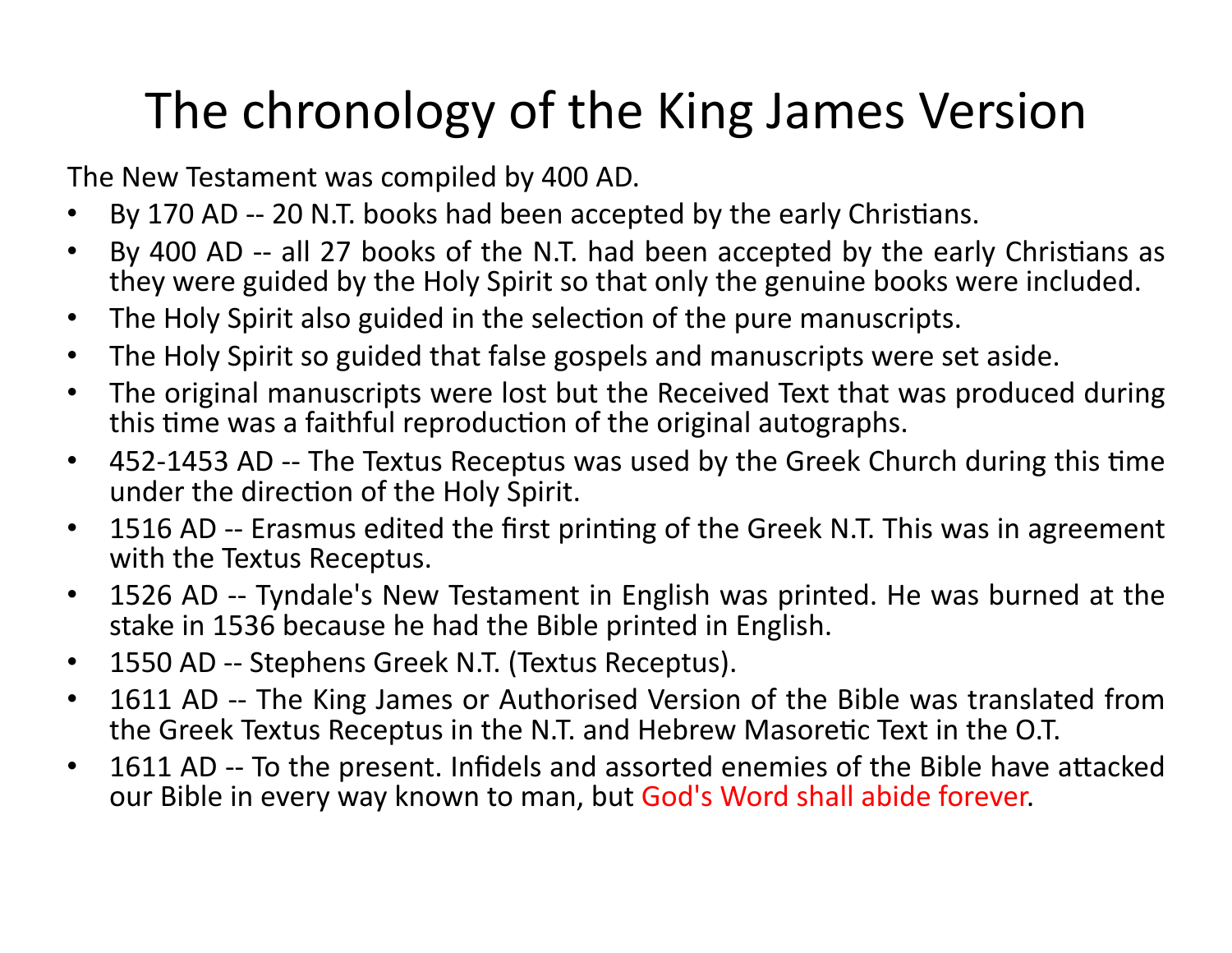# Why should you stick to the KJV?

- Modern translations are not just simply different versions of the King James Bible written in contemporary language. These perversions are different Bibles entirely. Their foundation is not the God-preserved Textus Receptus of the New Testament. Instead, they are based on contaminated, Christ-denying manuscripts which had been rejected by the early church fathers.
- This turning away from the true Bible to a wicked counterfeit is largely the work of humanistic scholarship. Men who call themselves textual critics have placed their thoughts and ideas above those of God and have presumed to improve upon that one Bible which has been given by God. One can only conclude that they have been so blinded by their compromise and delusions of self-importance that they forget God has already given us His Word. The duty of every believer today is to take the one Bible which God has given and proclaim its glorious message of salvation to a sin-sick world.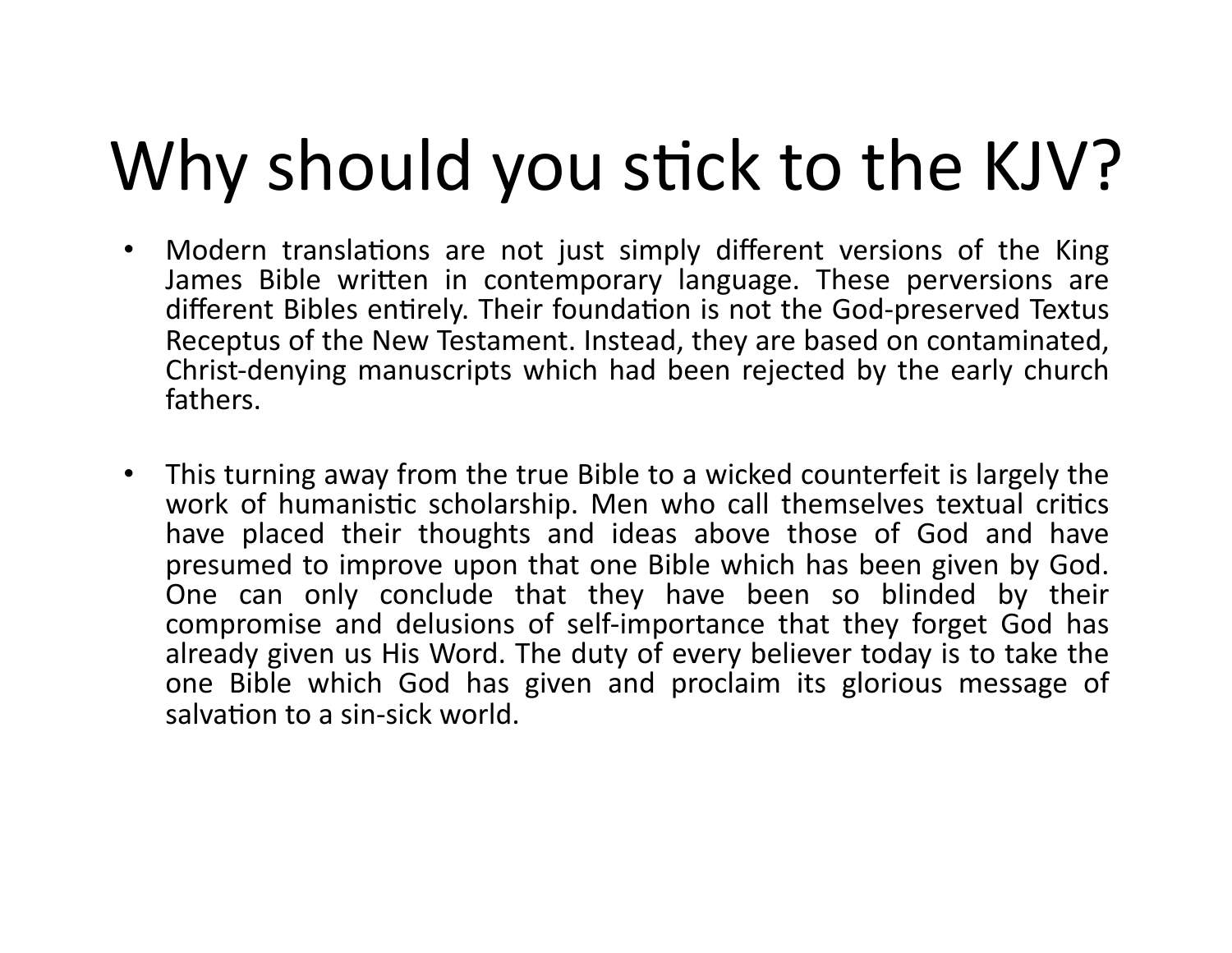# Why should you stick to the KJV?

- The fact is that as a general overview, the other translations are about 90 percent in agreement with the KJV.
- Sounds good does it not? You can sound "modern" and be "almost right."
- Where do you think *almost right* fits in God's Word?
- Do you realize that the Jews agreed with 90 percent of what Hitler said?
- The Devil is in the details. Ever heard that before?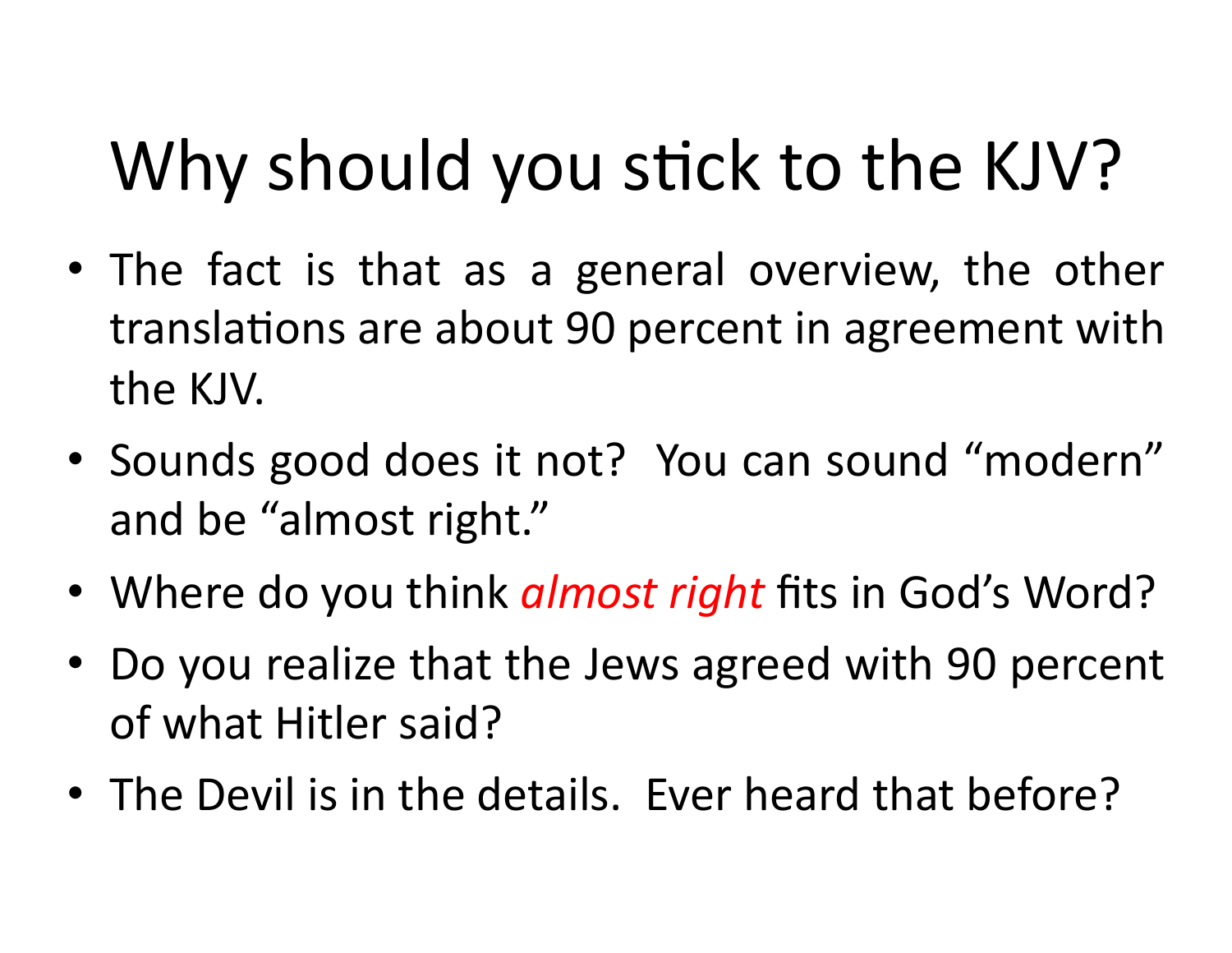#### Close Enough?

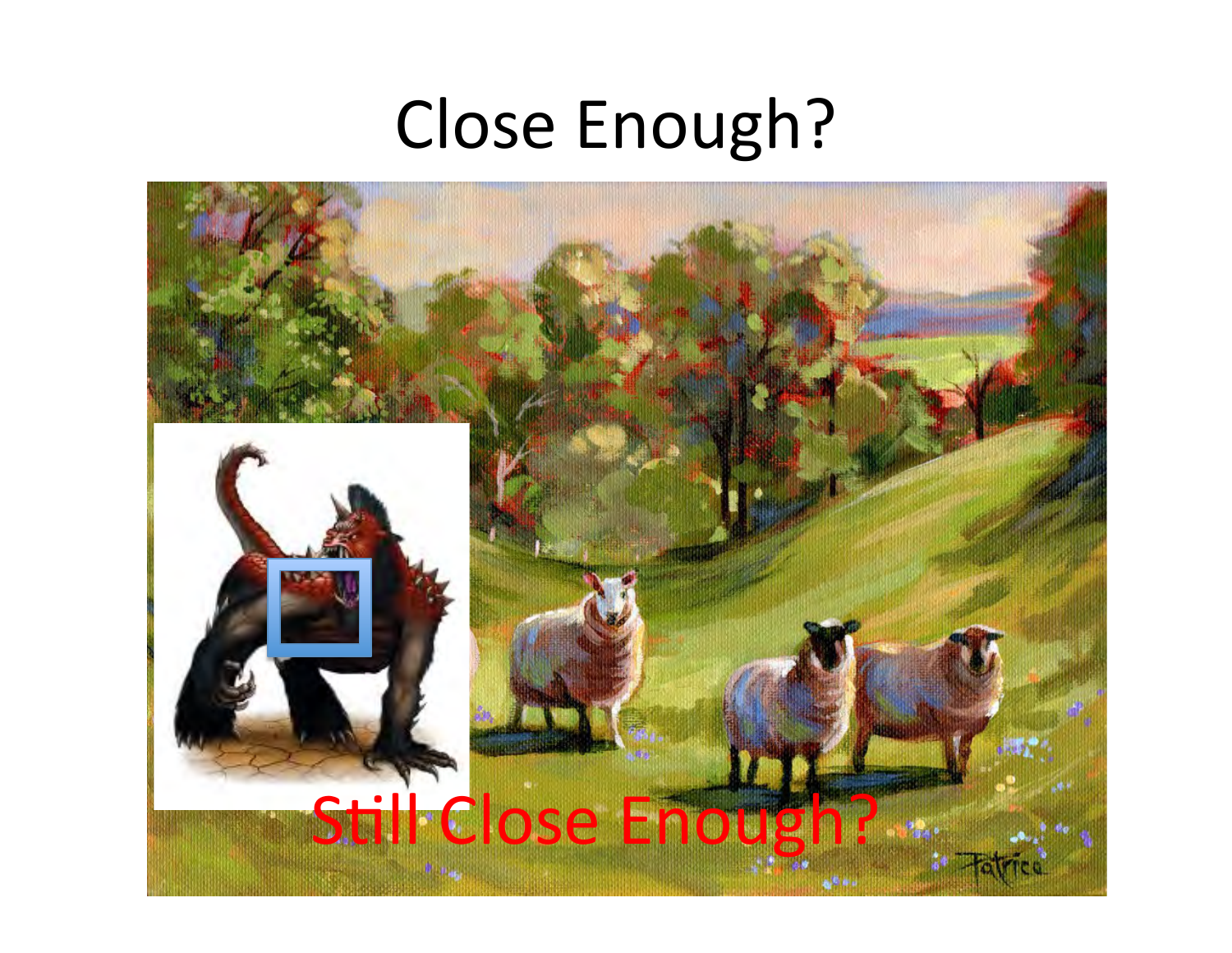#### What about those words?

- People don't talk like that anymore.
- People did not talk like that in 1611. The KJV was a conscious attempt to acknowledge and capture the majesty of God's Word. The Bible IS the Word of God, after all.
- There are about 200 words you may need to look up. This is nothing new  $-$  The Bible Word Book was first published in 1806 and is still in print. You can even get it free for you iPad or eBook reader.
- Pull yourself up, reach down and give others a hand up.
- Can't means won't.
- God wants you to succeed, otherwise He would not have sent His Son to be our Savior!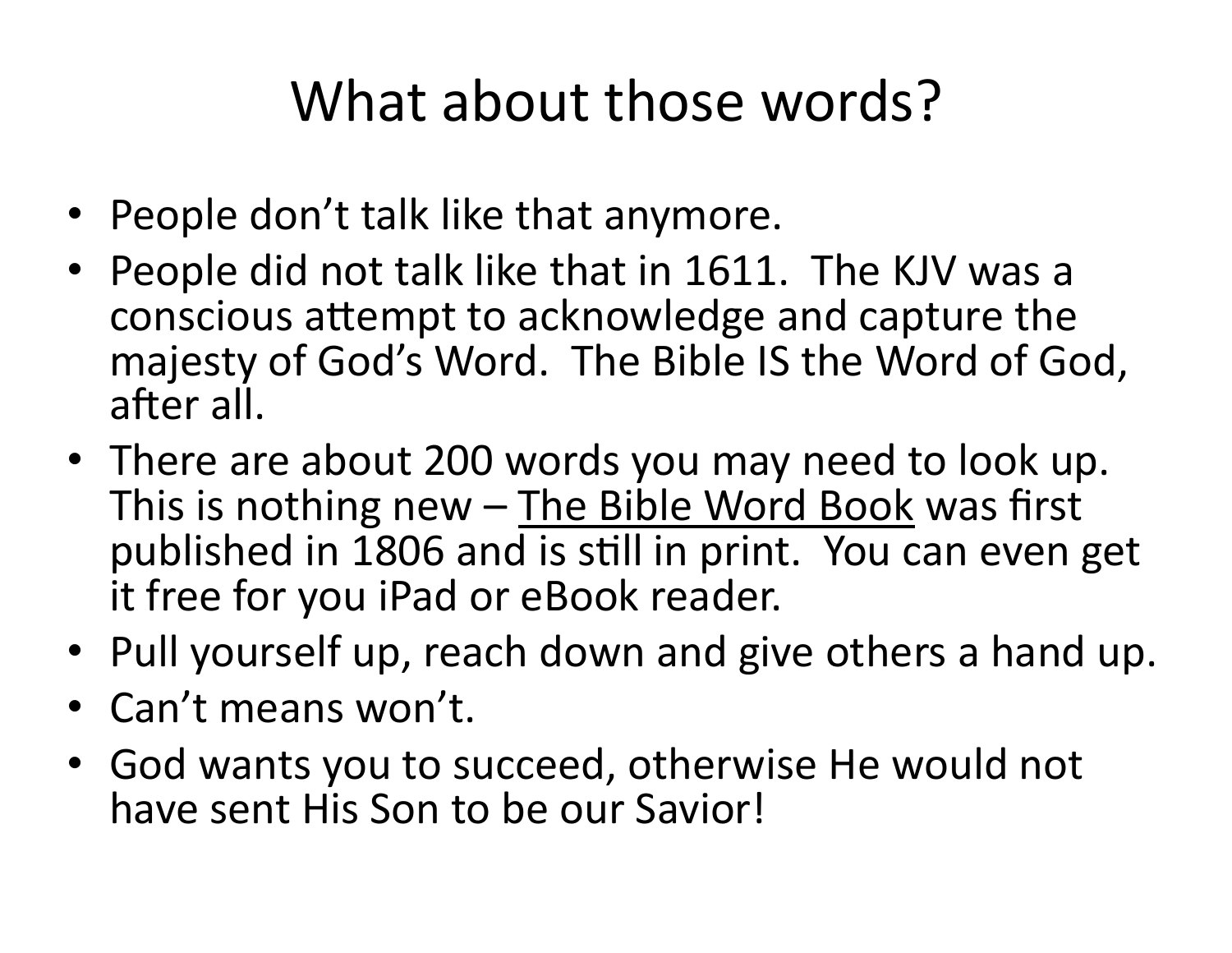### Summary

- Most translations are pretty close $\alpha$  in the overall big picture;
- However, "the devil is in the details," literally.
- There are so many places other translations twist the meaning.
- Once you accept that twisted meaning, when you go to think of the details, you find yourself so far from course you many not be able to correct back.
- Why get off course in the first place? Because you are too lazy to look up say 200 words?
- (1) Recall Close only counts in: Horseshoes, hand grenades and nuclear weapons.